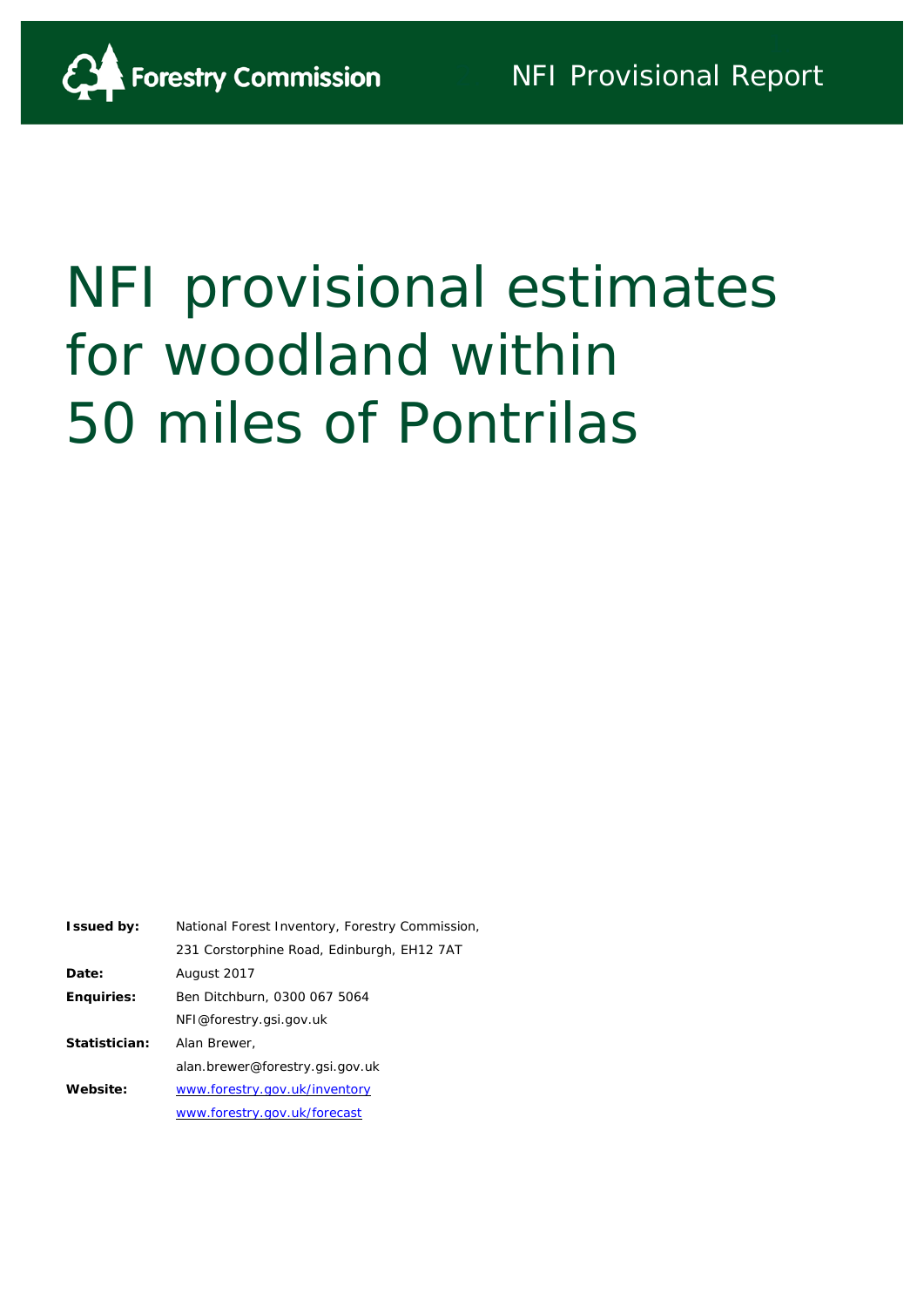# Summary

This report provides a detailed picture of stocked area and the standing volume of timber for woodland within a 50 mile radius of Pontrilas. These estimates are a subset of those published as part of the 2012 growing stock information presented in the National Forest Inventory (NFI) *50-year forecast of softwood timber availability* and *50-year forecast of hardwood timber availability*. NFI reports are published at [www.forestry.gov.uk/inventory.](http://www.forestry.gov.uk/inventory)

In addition, the report provides forecasts of timber availability, for softwoods and hardwoods arising from the stocked area and standing volume. Forecasts are based on the 'headline' harvesting scenario described in the NFI 50-year forecast reports. Forecasting for broadleaved woodland in the Private sector is provided using a harvesting scenario which brings all Private sector broadleaved woodland into production.



The estimates provided in this report are provisional in nature.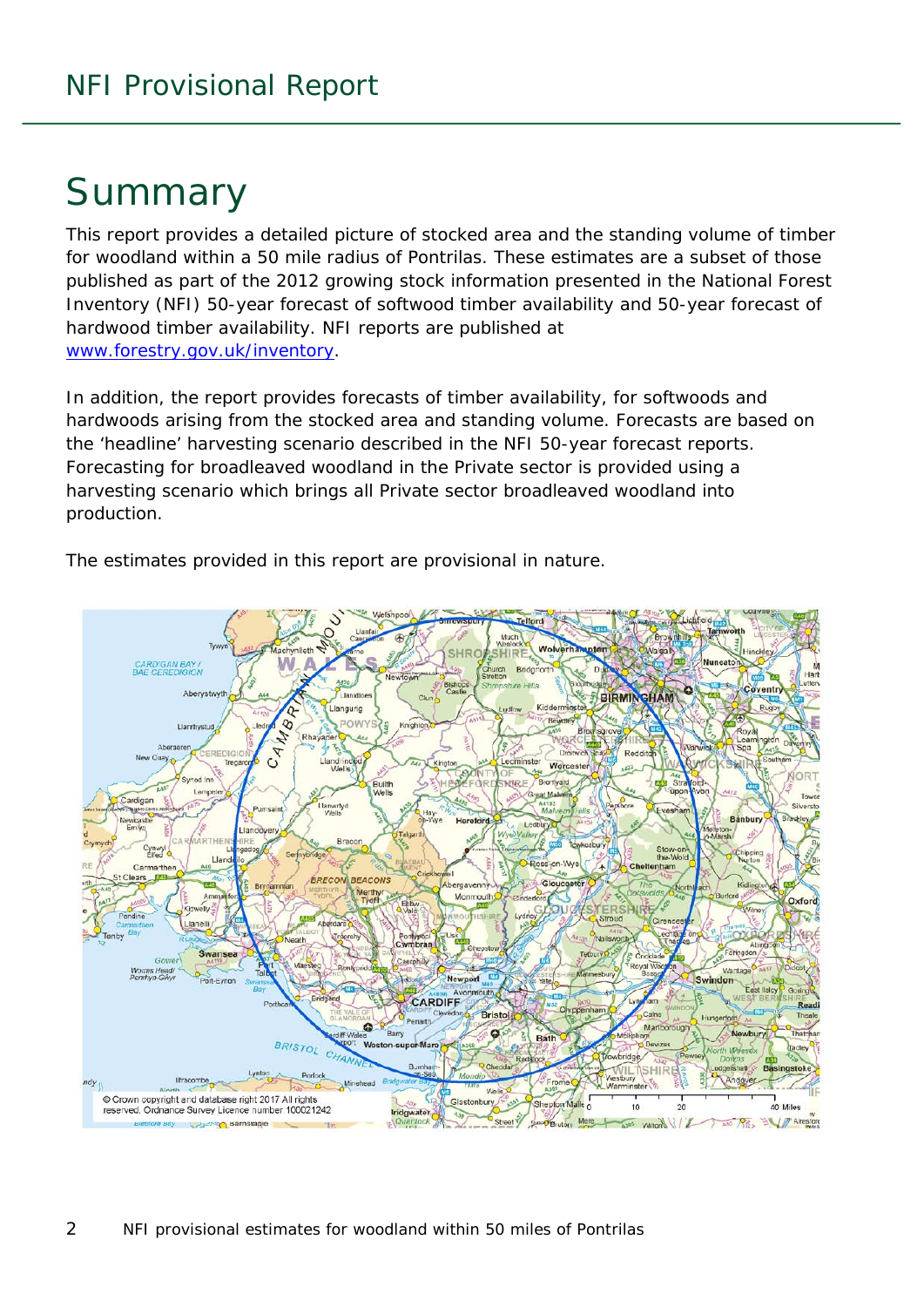# **Contents**

## Figures

| Figure 1a Principal tree species composition by stocked area at 31 March 2012 6           |
|-------------------------------------------------------------------------------------------|
| Figure 1b Principal conifer tree species composition by stocked area at 31 March 2012     |
|                                                                                           |
| <b>Figure 2a</b> Principal tree species composition by standing volume at 31 March 201210 |
| Figure 2b Principal conifer tree species composition by standing volume at                |
|                                                                                           |
| <b>Figure 3</b> Overview of 25-year forecast of average annual softwood availability18    |
| <b>Figure 4</b> Overview of 25-year forecast of average annual hardwood availability 18   |
|                                                                                           |
| Figure 6 25-year forecast of average annual hardwood availability  19                     |

### Tables

| <b>Table 5</b> Standing volume by principal tree species at 31 March 2012 11              |  |
|-------------------------------------------------------------------------------------------|--|
|                                                                                           |  |
|                                                                                           |  |
| Table 8 25-year forecast of timber availability by time period and principal species;     |  |
|                                                                                           |  |
| Table 9 25-year forecast of timber availability by period, top-diameter class and conifer |  |
|                                                                                           |  |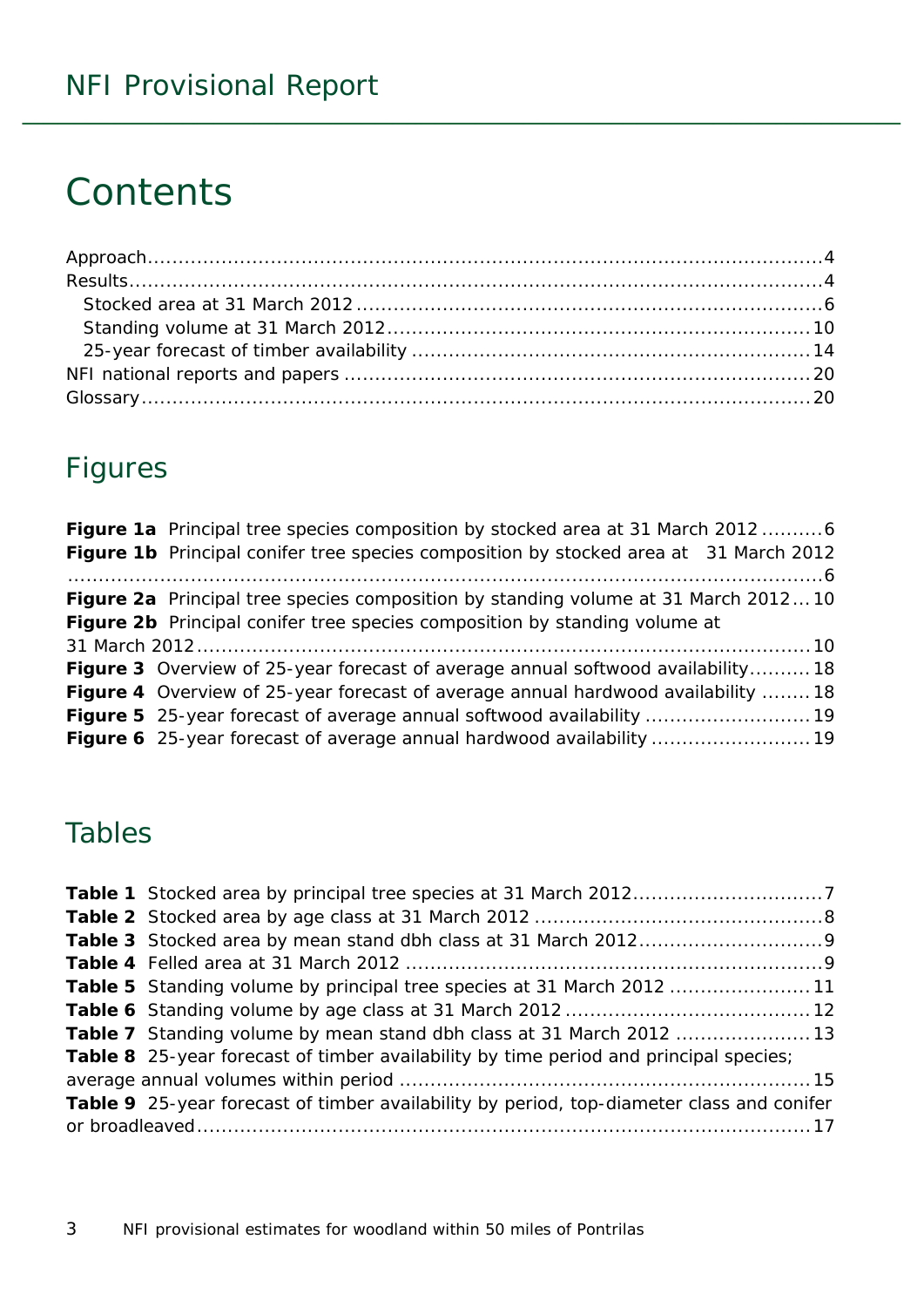# <span id="page-3-0"></span>Approach

The approach taken in the derivation of these results and to be used in their interpretation is described in the full suite of forecast reports which can be found at [www.forestry.gov.uk/forecast.](http://www.forestry.gov.uk/forecast) Refer to the *Standing timber volume in coniferous trees in Britain* (2012) and the *NFI preliminary estimates of quantities of broadleaved species in British Woodlands with special focus on ash* (2014) reports for a description of the underlying methodologies and interpretation, and also for the England and GB context. Refer to the *NFI forecasts methodology overview* (2012) report for a detailed description and discussion of forecasting future availability of timber from NFI field survey data and from information in the Forestry Commission's sub-compartment database (SCDB). The wider context of forecasts of timber production from woodland in Great Britain and its constituent countries under a range of harvesting scenarios can be found in the *50-year forecast of softwood timber availability* (2014) and the *50-year forecast of hardwood timber availability* (2014).

The estimates reported here are based upon field samples assessed between October 2009 and August 2013, the results of which have been subjected to rigorous data quality assurance procedures. These field samples constitute approximately two thirds of the sites to be sampled within the first cycle of NFI field sampling. As a consequence, the estimates in this report are classed as provisional.

# <span id="page-3-1"></span>**Results**

The results presented in this report are estimates of stocked areas and standing volumes at 31 March 2012, and 25-year forecasts of softwood and hardwood availability under the 'headline' harvesting scenario and modified to assume that all hardwoods are harvested in woodland within 100 miles of Pontrilas. The data sources used for the compilation of these estimates are the same as described in the National Forest Inventory reports *Standing timber volume for coniferous trees in Britain* (2012), the *50 year forecast of softwood availability* (2014) and the *50-year forecast of hardwood availability* (2014). Estimates for the Forestry Commission (FC) and Natural Resources Wales (NRW) estates are derived from their sub-compartment databases, while those for the private sector (i.e. non-FC in England or non-NRW in Wales) estate are derived from information collected in the NFI field survey. A fuller description of these data sources and how they are used in the production of estimates, including sampling standard errors attached to the private sector estimates, is provided in the earlier documents.

The Private sector forecast in this report represents the potential availability of timber under the assumption of harvesting to maximise timber production. The actual levels of timber that will be produced will vary from the results reported here as production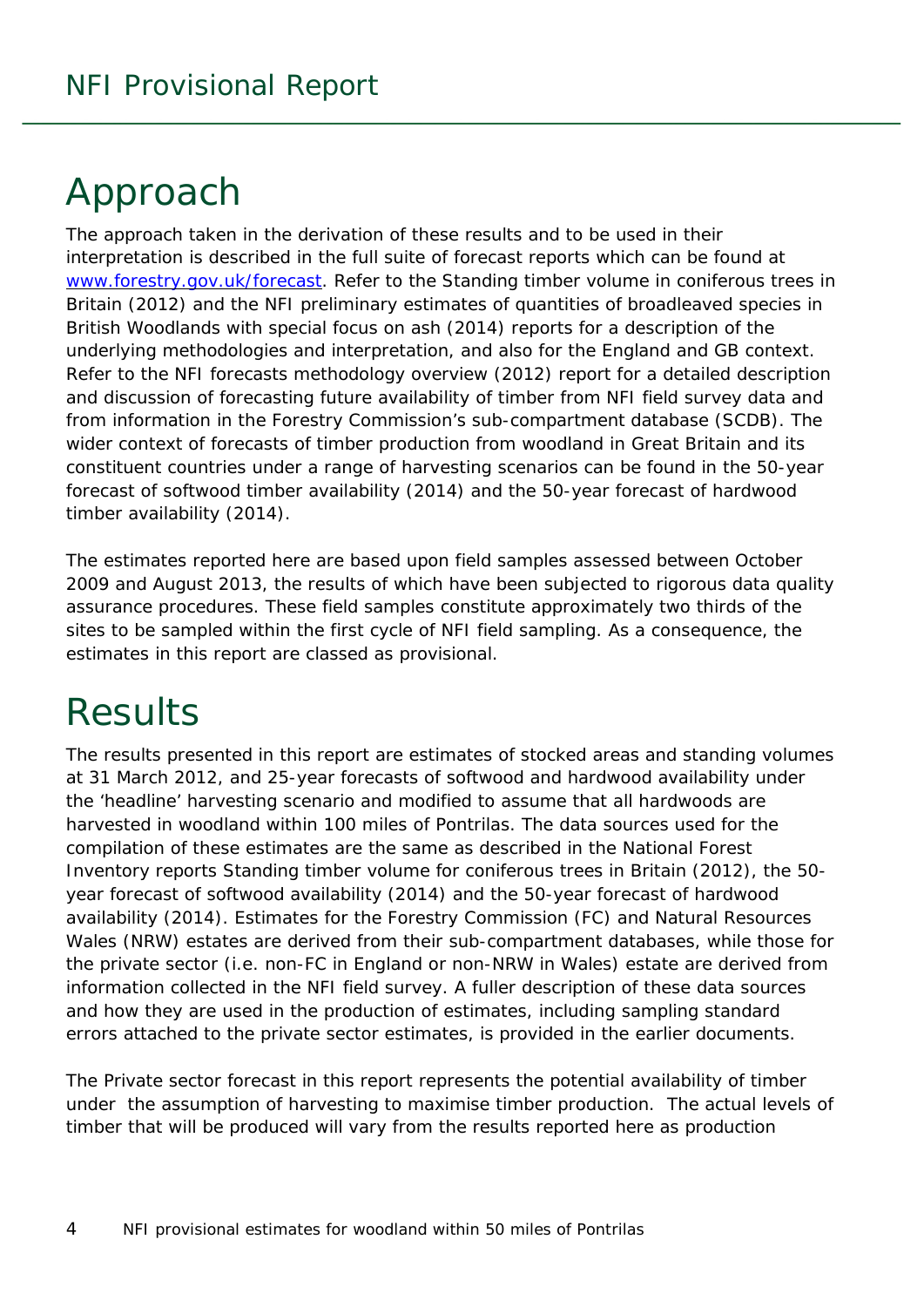depends on the harvesting choices made by forest and woodland owners who are unlikely to consistently choose to maximise production over the forecast period.

Results are provided for stocked area at 31 March 2012 (**Figures 1a-1b** and **Tables 1- 3**), felled area (**Table 4**), standing volume at 31 March 2012 (**Figures 2a-2b** and **Tables 5-7**) and the 25-year forecast (**Figures 3 - 6** and **Tables 8-9)**.

The values in the tables have been independently rounded, so may not add to the totals shown. In some breakdowns of Private sector estimates, the estimates in the body of the table may not sum to the quoted total because each individual value, including the total, has been independently generated by the estimation procedure used for results from the NFI sample survey. Sampling standard errors (SE) attached to Private sector estimates are expressed in relative terms (%) to the right of the relevant estimate.

Where the standard error is high this indicates that the estimate should be interpreted with a degree of caution. Any estimate with a relatively large standard error is shown in amber in the tables.

These standard errors depend on the combination of a number of factors but broadly:

- The more woodland that is within the area of interest the more samples that will have been selected, generally leading to lower standard errors
- Increasing the number of categories and sub-categories used (e.g. conifers and broadleaves then sub-divided into species groupings) may well result in higher standard errors, especially for the categories that occur less frequently such as minor species
- More variability will also result in higher standard errors; for instance if a species is usually more evenly stocked when compared with another then its standard error will tend to be lower than the latter species.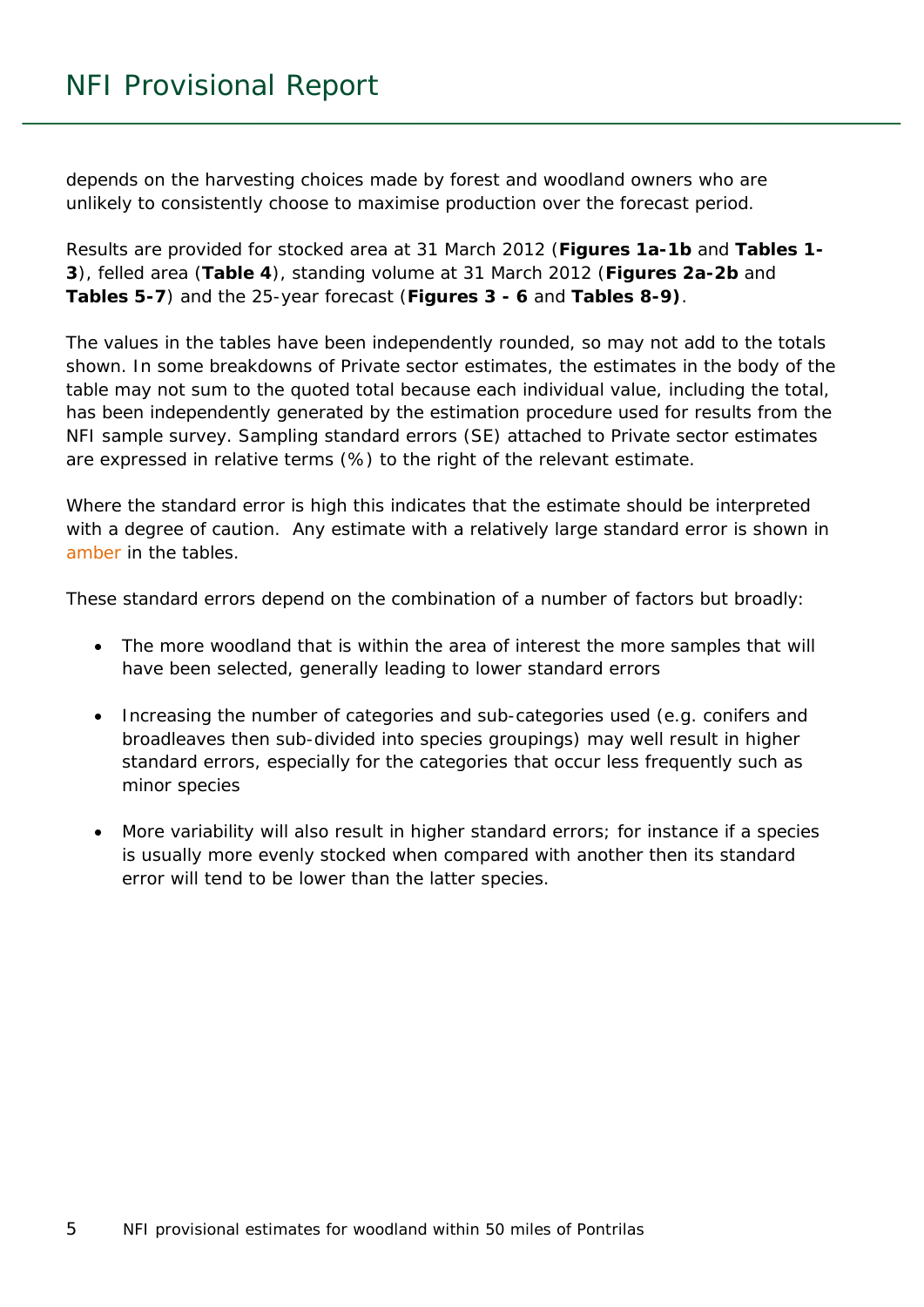### <span id="page-5-0"></span>Stocked area at 31 March 2012

<span id="page-5-1"></span>**Figure 1a** Principal tree species composition by stocked area at 31 March 2012



<span id="page-5-2"></span>**Figure 1b** Principal conifer tree species composition by stocked area at 31 March 2012

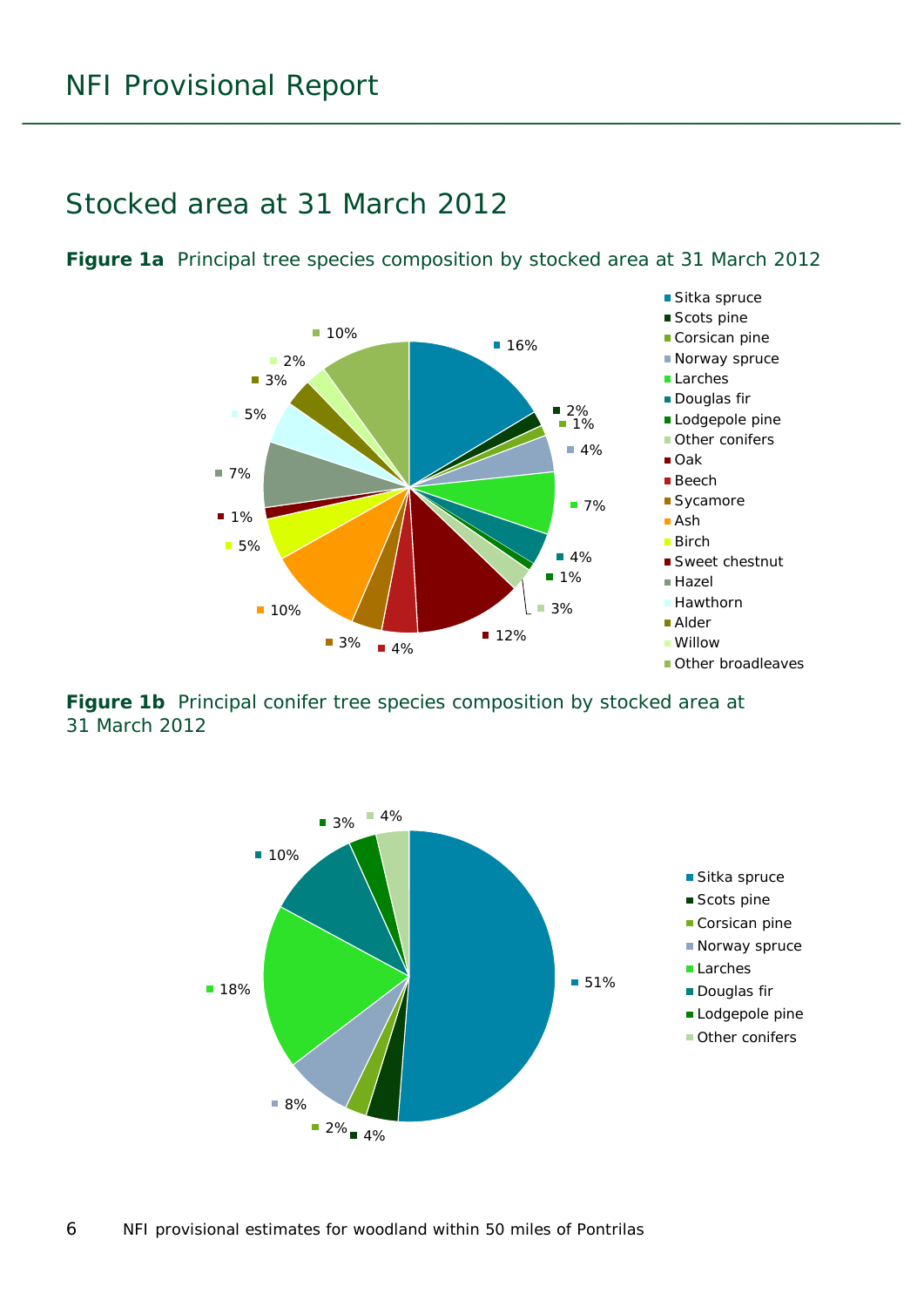<span id="page-6-0"></span>

|                        | FC/NRW                     | Private sector             |                             | <b>Total</b>        |
|------------------------|----------------------------|----------------------------|-----------------------------|---------------------|
| Principal species      | area<br>$(000 \text{ ha})$ | area<br>$(000 \text{ ha})$ | SE%                         | area<br>$(000)$ ha) |
| Conifers               |                            |                            |                             |                     |
| Sitka spruce           | 26.8                       | 11.8                       | 11                          | 38.6                |
| Scots pine             | 1.9                        | 2.1                        | 22                          | 3.9                 |
| Corsican pine          | 1.2                        | 1.5                        | 25                          | 2.8                 |
| Norway spruce          | 3.9                        | 5.7                        | 14                          | 9.6                 |
| Larches                | 9.6                        | 6.8                        | 13                          | 16.3                |
| Douglas fir            | 5.4                        | 3.0                        | 19                          | 8.4                 |
| Lodgepole pine         | 1.6                        | 0.4                        | 58                          | 2.0                 |
| Other conifers         | 1.9                        | 4.1                        | 18                          | 6.0                 |
| <b>All conifers</b>    | 52.3                       | 35.4                       | $\overline{\boldsymbol{4}}$ | 87.7                |
| <b>Broadleaves</b>     |                            |                            |                             |                     |
| Oak                    | 4.7                        | 23.2                       | $\overline{7}$              | 27.9                |
| <b>Beech</b>           | 2.5                        | 6.9                        | 13                          | 9.4                 |
| Sycamore               | 0.1                        | 7.8                        | 12                          | 7.9                 |
| Ash                    | 0.9                        | 23.7                       | 6                           | 24.6                |
| <b>Birch</b>           | 1.3                        | 9.6                        | 11                          | 10.9                |
| Sweet chestnut         | 0.4                        | 2.6                        | 23                          | 3.0                 |
| Hazel                  | 0.1                        | 17.1                       | 8                           | 17.2                |
| Hawthorn               | 0.0                        | 11.0                       | 10                          | 11.0                |
| Alder                  | 0.2                        | 7.0                        | 12                          | 7.2                 |
| Willow                 | 0.0                        | 5.2                        | 14                          | 5.2                 |
| Other broadleaves      | 6.5                        | 16.9                       | 7                           | 23.5                |
| <b>All broadleaves</b> | 16.7                       | 131.3                      | $\overline{2}$              | 148.0               |
| All species            |                            |                            |                             |                     |
| <b>All species</b>     | 69.0                       | 166.7                      | $\boldsymbol{\mathcal{I}}$  | 235.7               |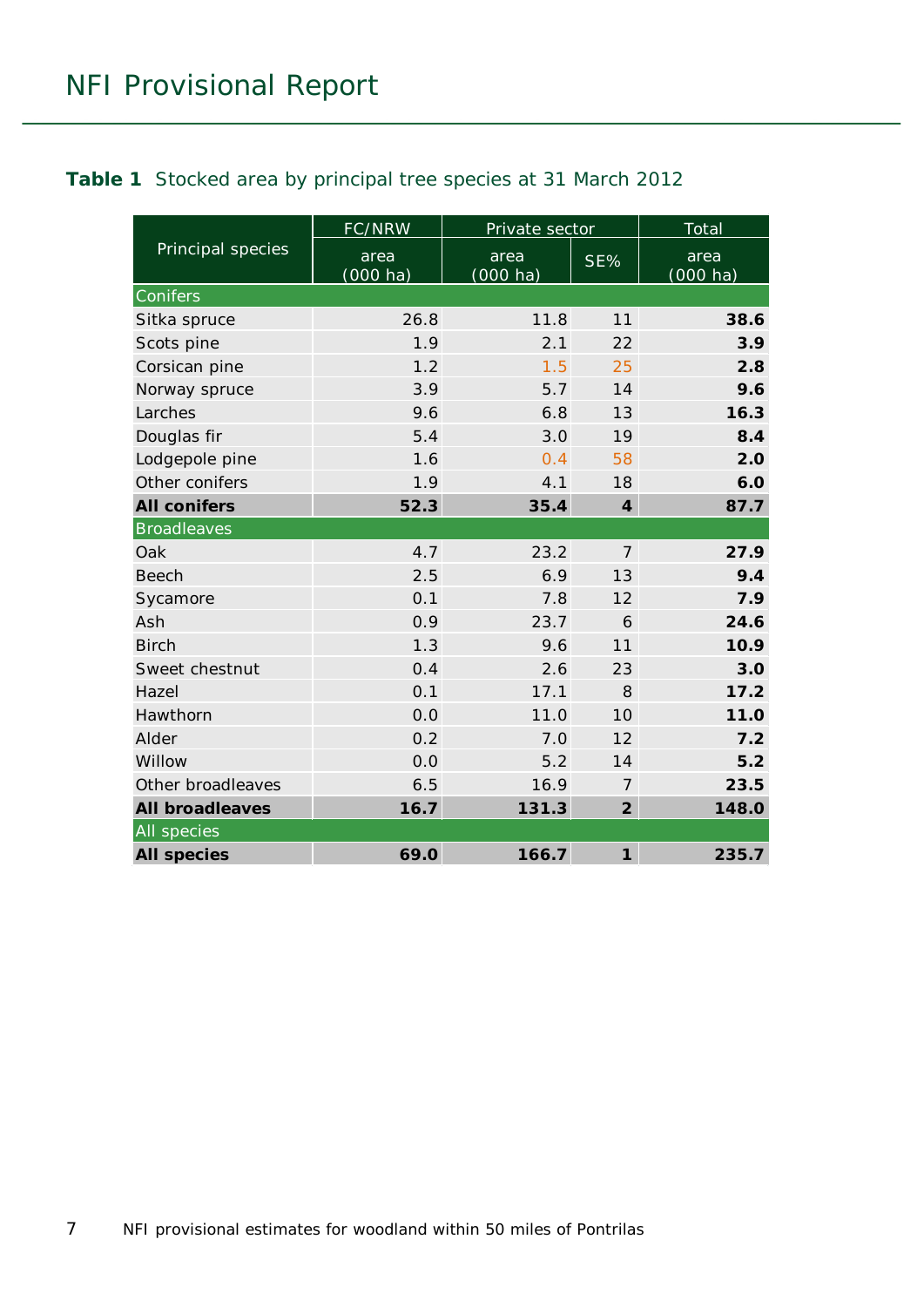#### <span id="page-7-0"></span>**Table 2** Stocked area by age class at 31 March 2012

|                 | FC/NRW                     | Private sector             |                             | Total               |
|-----------------|----------------------------|----------------------------|-----------------------------|---------------------|
| Age class       | area<br>$(000 \text{ ha})$ | area<br>$(000 \text{ ha})$ | SE%                         | area<br>$(000)$ ha) |
| All conifers    |                            |                            |                             |                     |
| $0-10$ years    | 5.8                        | 1.8                        | 28                          | 7.6                 |
| $11-20$ years   | 7.9                        | 3.7                        | 18                          | 11.6                |
| $21-40$ years   | 15.7                       | 10.8                       | 12                          | 26.5                |
| $41-60$ years   | 18.9                       | 15.5                       | 9                           | 34.4                |
| $61-80$ years   | 3.6                        | 2.6                        | 24                          | 6.2                 |
| 81-100 years    | 0.4                        | 0.7                        | 54                          | 1.1                 |
| $100+$ years    | 0.1                        | 0.3                        | 57                          | 0.3                 |
| <b>Total</b>    | 52.3                       | 35.4                       | $\overline{\boldsymbol{4}}$ | 87.7                |
| All broadleaves |                            |                            |                             |                     |
| 0-10 years      | 2.5                        | 13.3                       | 9                           | 15.8                |
| $11-20$ years   | 1.8                        | 19.4                       | 8                           | 21.3                |
| $21-40$ years   | 2.1                        | 37.4                       | 5                           | 39.5                |
| $41-60$ years   | 2.9                        | 20.9                       | 8                           | 23.8                |
| $61-80$ years   | 2.9                        | 18.7                       | 9                           | 21.6                |
| 81-100 years    | 1.2                        | 12.5                       | 11                          | 13.8                |
| $100+$ years    | 3.3                        | 9.0                        | 13                          | 12.3                |
| <b>Total</b>    | 16.7                       | 131.3                      | $\overline{2}$              | 148.0               |
| All species     |                            |                            |                             |                     |
| $0-10$ years    | 8.3                        | 15.1                       | 9                           | 23.4                |
| $11-20$ years   | 9.8                        | 23.2                       | $\overline{7}$              | 32.9                |
| $21-40$ years   | 17.7                       | 48.2                       | 5                           | 65.9                |
| $41-60$ years   | 21.8                       | 36.4                       | 6                           | 58.2                |
| $61-80$ years   | 6.4                        | 21.4                       | 8                           | 27.8                |
| 81-100 years    | 1.6                        | 13.2                       | 11                          | 14.8                |
| $100+$ years    | 3.4                        | 9.2                        | 13                          | 12.6                |
| <b>Total</b>    | 69.0                       | 166.7                      | $\mathbf{1}$                | 235.7               |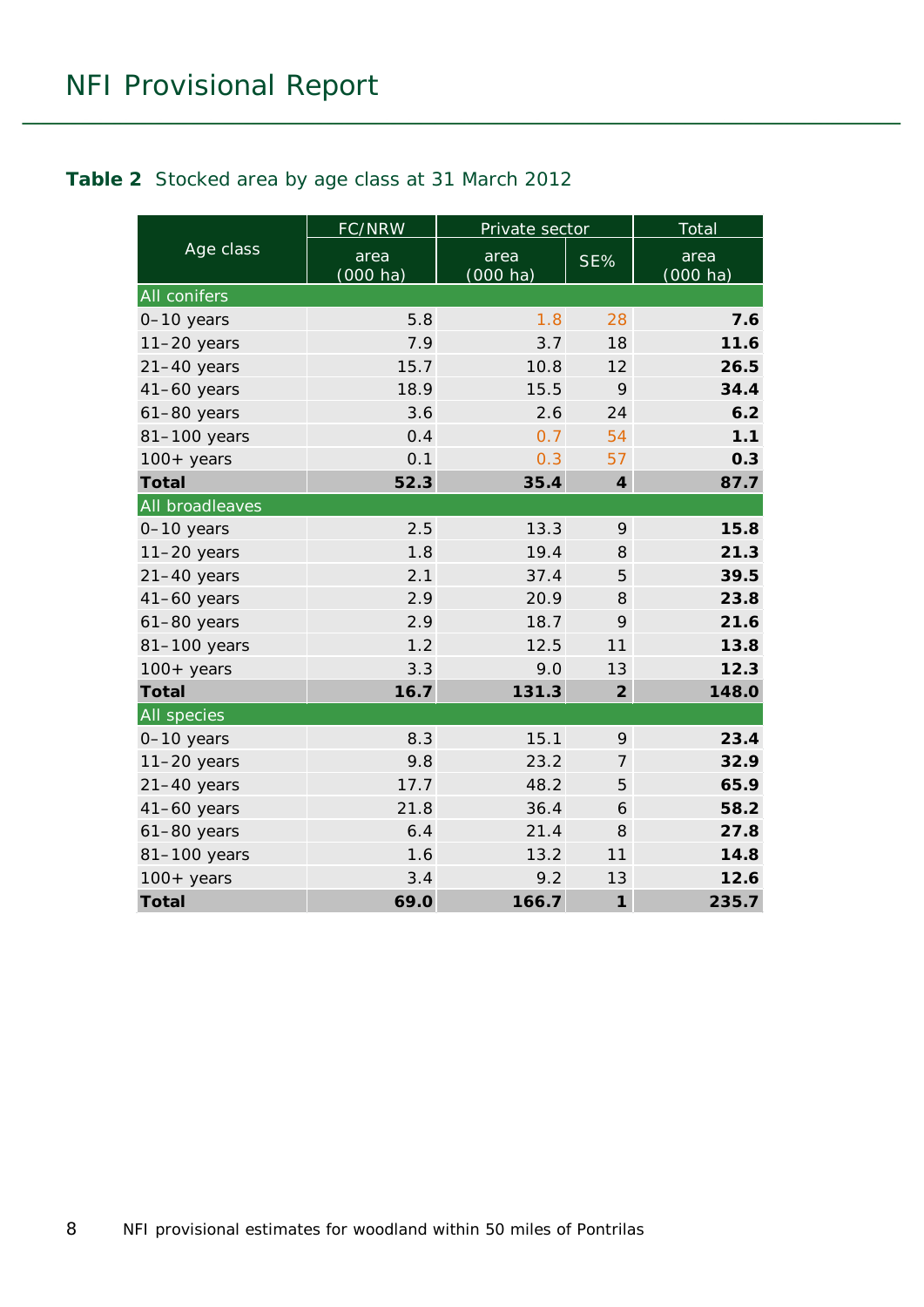|                 | FC/NRW           | Private sector   |                            | Total                   |
|-----------------|------------------|------------------|----------------------------|-------------------------|
| Mean stand DBH  | area<br>(000 ha) | area<br>(000 ha) | SE%                        | area<br><u>(000 ha)</u> |
| All conifers    |                  |                  |                            |                         |
| $0-7$ cm        | 7.7              | 2.0              | 25                         | 9.7                     |
| $7 - 10$ cm     | 2.8              | 2.3              | 21                         | 5.1                     |
| 10-15 cm        | 8.4              | 3.9              | 20                         | 12.3                    |
| 15-20 cm        | 9.7              | 5.2              | 19                         | 14.9                    |
| 20-30 cm        | 12.5             | 7.2              | 14                         | 19.7                    |
| 30-40 cm        | 6.4              | 7.6              | 12                         | 14.0                    |
| 40-60 cm        | 4.4              | 6.5              | 14                         | 10.9                    |
| 60-80 cm        | 0.3              | 0.6              | 51                         | 0.9                     |
| $80+cm$         | 0.0              | 0.1              | 70                         | 0.2                     |
| <b>Total</b>    | 52.3             | 35.4             | $\boldsymbol{4}$           | 87.7                    |
| All broadleaves |                  |                  |                            |                         |
| $0-7$ cm        | 3.2              | 15.5             | 8                          | 18.7                    |
| 7-10 cm         | 2.6              | 24.5             | 6                          | 27.2                    |
| 10-15 cm        | 2.2              | 23.6             | 7                          | 25.8                    |
| 15-20 cm        | 2.6              | 12.7             | 9                          | 15.3                    |
| 20-30 cm        | 2.8              | 18.3             | 8                          | 21.1                    |
| 30-40 cm        | 1.7              | 12.1             | 9                          | 13.7                    |
| 40-60 cm        | 1.4              | 15.2             | 9                          | 16.6                    |
| 60-80 cm        | 0.2              | 6.1              | 15                         | 6.4                     |
| $80+cm$         | 0.0              | 3.2              | 23                         | 3.2                     |
| <b>Total</b>    | 16.7             | 131.3            | $\overline{2}$             | 148.0                   |
| All species     |                  |                  |                            |                         |
| $0-7$ cm        | 10.9             | 17.5             | $\overline{7}$             | 28.4                    |
| $7 - 10$ cm     | 5.4              | 26.9             | 5                          | 32.3                    |
| 10-15 cm        | 10.6             | 27.6             | 6                          | 38.2                    |
| 15-20 cm        | 12.4             | 17.9             | 8                          | 30.3                    |
| 20-30 cm        | 15.3             | 25.4             | $\overline{7}$             | 40.7                    |
| 30-40 cm        | 8.0              | 19.7             | $\overline{7}$             | 27.7                    |
| 40-60 cm        | 5.8              | 21.7             | 8                          | 27.4                    |
| 60-80 cm        | 0.5              | 6.7              | 15                         | 7.2                     |
| $80+cm$         | 0.0              | 3.4              | 22                         | 3.4                     |
| <b>Total</b>    | 69.0             | 166.7            | $\boldsymbol{\mathcal{I}}$ | 235.7                   |

#### <span id="page-8-0"></span>**Table 3** Stocked area by mean stand dbh class at 31 March 2012

#### <span id="page-8-1"></span>**Table 4** Felled area at 31 March 2012

|                  | <b>FC/NRW</b><br>Private sector |                            |     | Total                      |
|------------------|---------------------------------|----------------------------|-----|----------------------------|
| Clearfelled area | area<br>$(000 \text{ ha})$      | area<br>$(000 \text{ ha})$ | SE% | area<br>$(000 \text{ ha})$ |
|                  | 4.9                             |                            | 36  | 6.0                        |

9 NFI provisional estimates for woodland within 50 miles of Pontrilas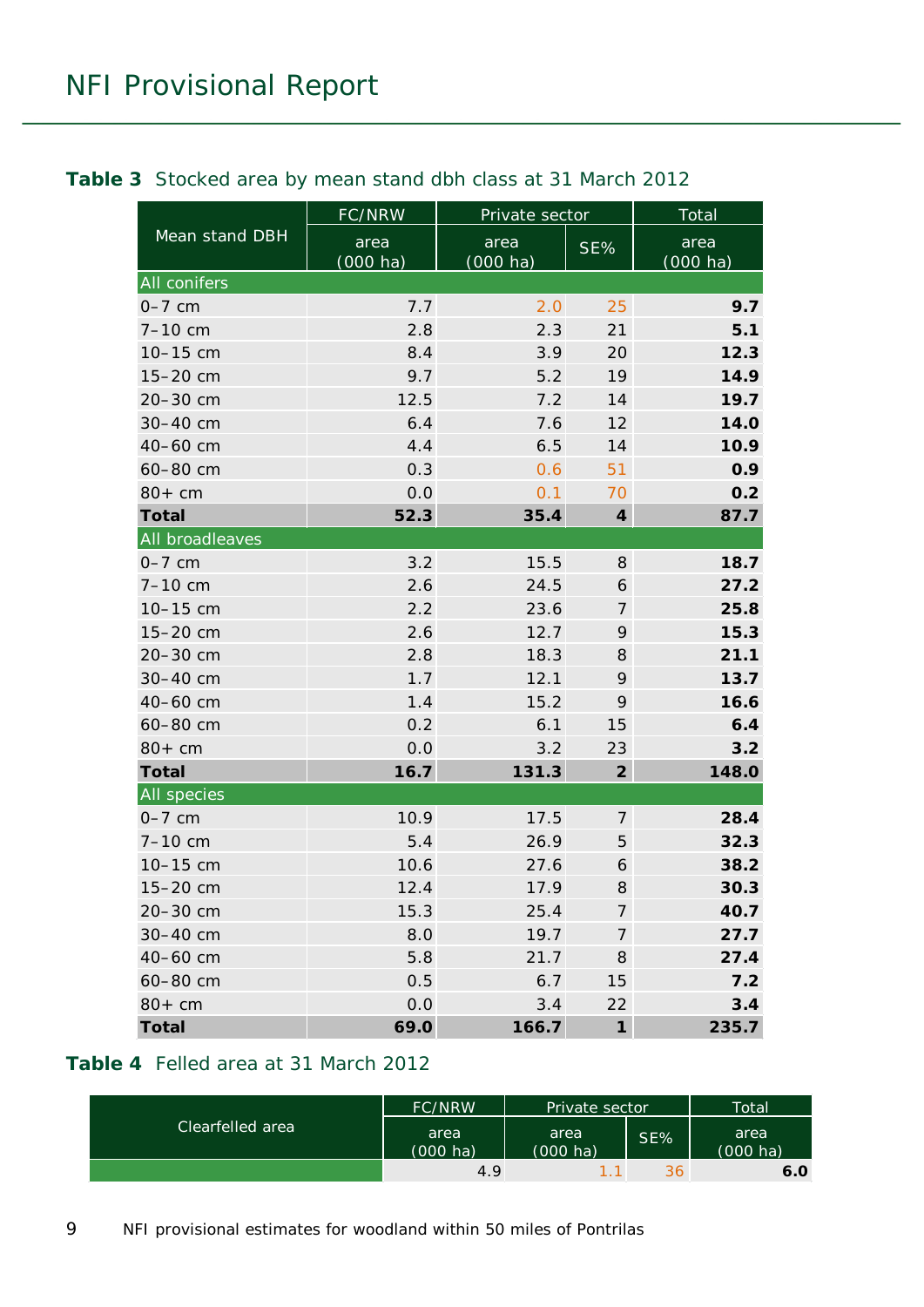### <span id="page-9-0"></span>Standing volume at 31 March 2012

<span id="page-9-1"></span>**Figure 2a** Principal tree species composition by standing volume at 31 March 2012



<span id="page-9-2"></span>**Figure 2b** Principal conifer tree species composition by standing volume at 31 March 2012

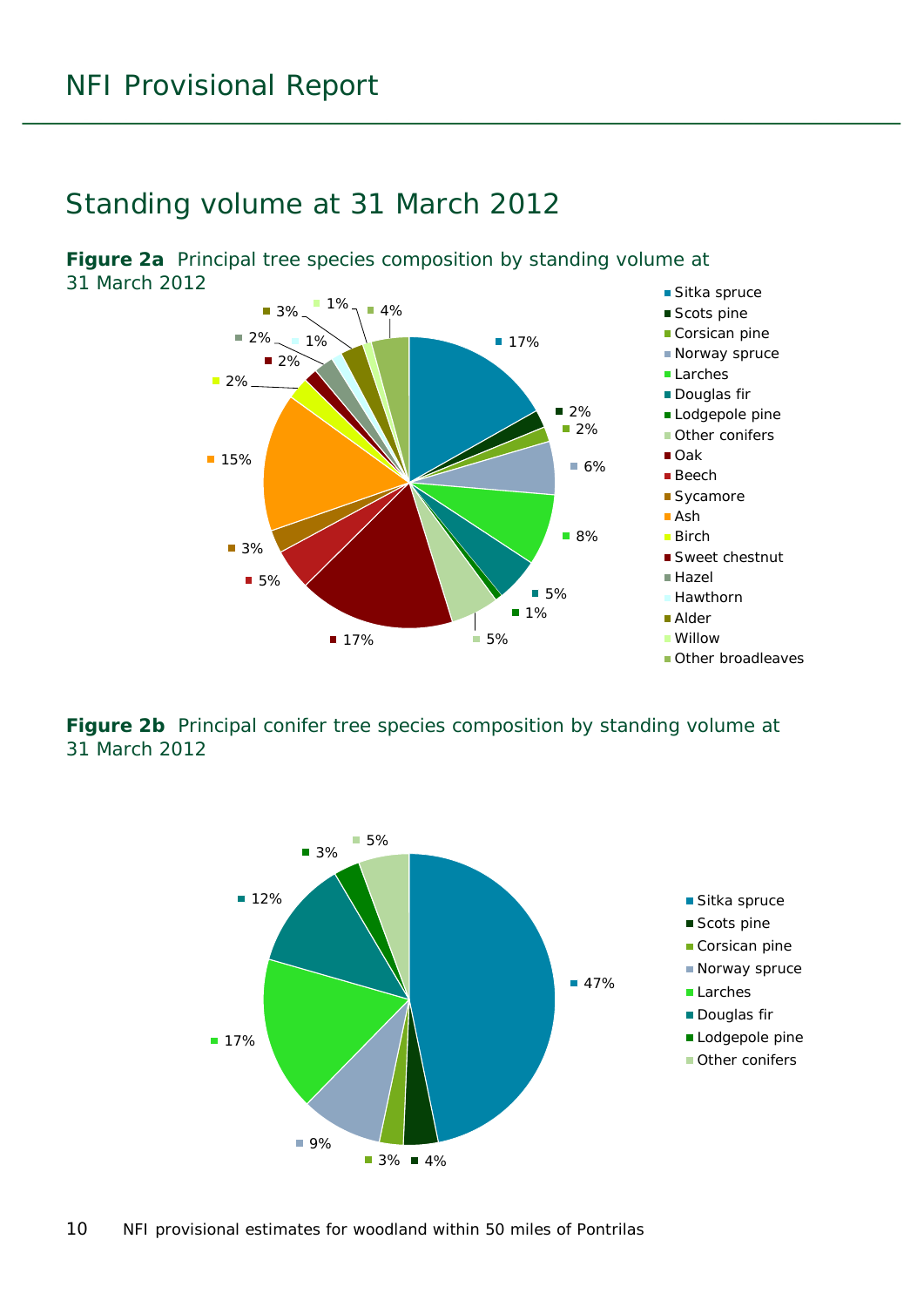<span id="page-10-0"></span>

|  |  |  | Table 5 Standing volume by principal tree species at 31 March 2012 |  |
|--|--|--|--------------------------------------------------------------------|--|
|--|--|--|--------------------------------------------------------------------|--|

|                        | FC/NRW                                    | Private sector                            |                | Total                                     |
|------------------------|-------------------------------------------|-------------------------------------------|----------------|-------------------------------------------|
| Principal species      | volume<br>$(000 \text{ m}^3 \text{ obs})$ | volume<br>$(000 \text{ m}^3 \text{ obs})$ | SE%            | volume<br>$(000 \text{ m}^3 \text{ obs})$ |
| Conifers               |                                           |                                           |                |                                           |
| Sitka spruce           | 5,876                                     | 4,241                                     | 17             | 10,117                                    |
| Scots pine             | 483                                       | 712                                       | 26             | 1,195                                     |
| Corsican pine          | 333                                       | 663                                       | 27             | 996                                       |
| Norway spruce          | 1,133                                     | 2,422                                     | 18             | 3,555                                     |
| Larches                | 2,151                                     | 2,614                                     | 16             | 4,765                                     |
| Douglas fir            | 1,514                                     | 1,401                                     | 20             | 2,915                                     |
| Lodgepole pine         | 361                                       | 116                                       | 66             | 477                                       |
| Other conifers         | 704                                       | 2,498                                     | 28             | 3,202                                     |
| <b>All conifers</b>    | 12,555                                    | 14,711                                    | $\overline{7}$ | 27,266                                    |
| <b>Broadleaves</b>     |                                           |                                           |                |                                           |
| Oak                    | 777                                       | 9,663                                     | 10             | 10,440                                    |
| <b>Beech</b>           | 517                                       | 2,221                                     | 18             | 2,738                                     |
| Sycamore               | 14                                        | 1,517                                     | 18             | 1,531                                     |
| Ash                    | 131                                       | 9,111                                     | 15             | 9,242                                     |
| <b>Birch</b>           | 105                                       | 1,347                                     | 13             | 1,452                                     |
| Sweet chestnut         | 48                                        | 875                                       | 28             | 923                                       |
| Hazel                  | 12                                        | 1,305                                     | 12             | 1,317                                     |
| Hawthorn               | $\Omega$                                  | 690                                       | 13             | 690                                       |
| Alder                  | 27                                        | 1,512                                     | 16             | 1,539                                     |
| Willow                 | $\overline{O}$                            | 581                                       | 21             | 581                                       |
| Other broadleaves      | 589                                       | 1,938                                     | 14             | 2,527                                     |
| <b>All broadleaves</b> | 2,219                                     | 30,774                                    | 5              | 32,993                                    |
| <b>All species</b>     |                                           |                                           |                |                                           |
| <b>All species</b>     | 14,774                                    | 45,459                                    | $\overline{4}$ | 60,233                                    |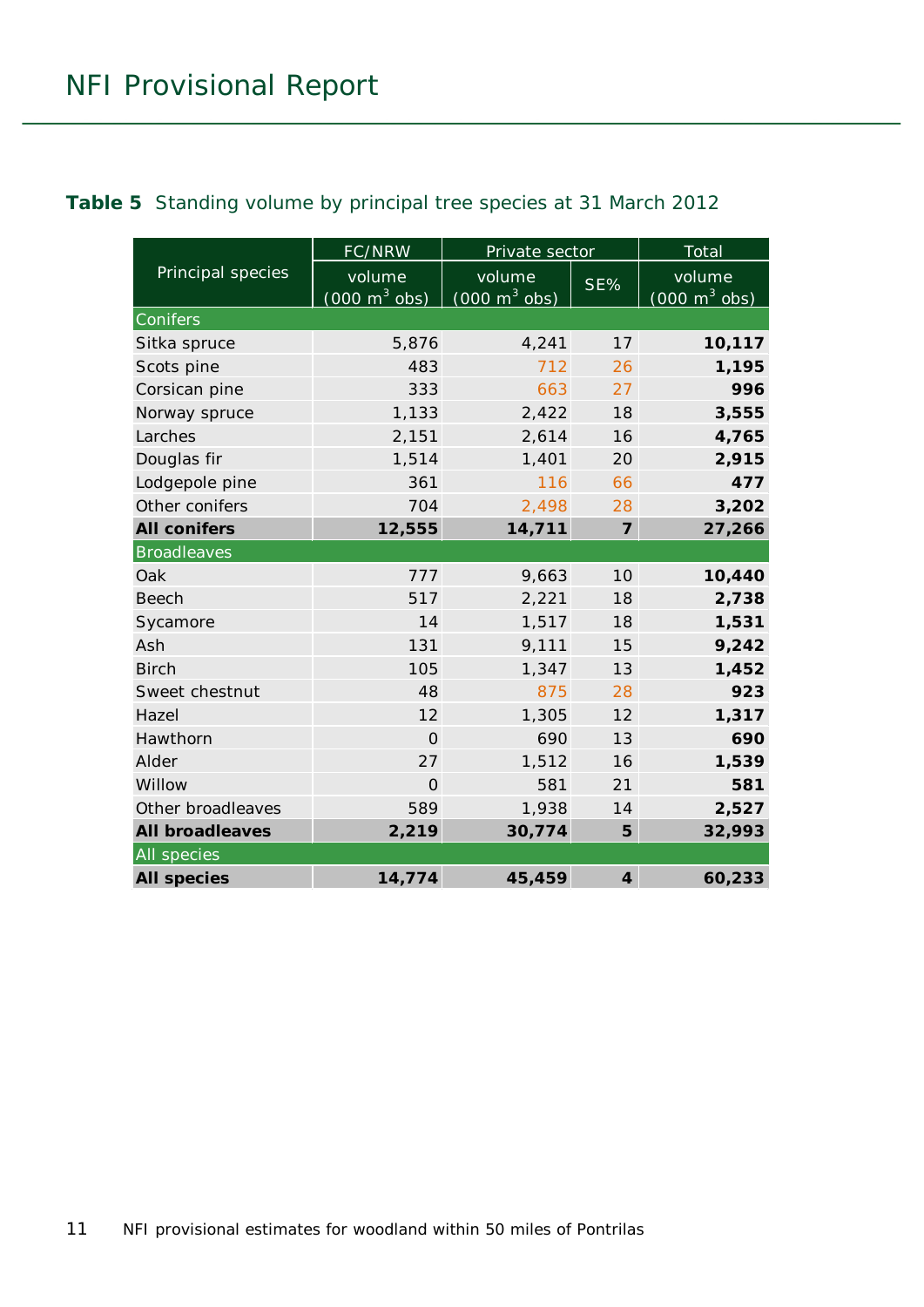#### <span id="page-11-0"></span>**Table 6** Standing volume by age class at 31 March 2012

|                    | <b>FC/NRW</b>                             | Private sector                            |                | Total                                     |
|--------------------|-------------------------------------------|-------------------------------------------|----------------|-------------------------------------------|
| Age class          | volume<br>$(000 \text{ m}^3 \text{ obs})$ | volume<br>$(000 \text{ m}^3 \text{ obs})$ | SE%            | volume<br>$(000 \text{ m}^3 \text{ obs})$ |
| All conifers       |                                           |                                           |                |                                           |
| $0-10$ years       | 3                                         | $\overline{O}$                            | 65             | 3                                         |
| $11-20$ years      | 333                                       | 233                                       | 24             | 566                                       |
| $21-40$ years      | 3,383                                     | 3,433                                     | 16             | 6,816                                     |
| $41-60$ years      | 7,208                                     | 8,520                                     | 11             | 15,729                                    |
| $61-80$ years      | 1,446                                     | 2,044                                     | 30             | 3,490                                     |
| 81-100 years       | 159                                       | 447                                       | 43             | 607                                       |
| $100+$ years       | 22                                        | 34                                        | 55             | 56                                        |
| <b>Total</b>       | 12,555                                    | 14,711                                    | $\overline{7}$ | 27,266                                    |
| All broadleaves    |                                           |                                           |                |                                           |
| $0-10$ years       | $\overline{O}$                            | 32                                        | 33             | 33                                        |
| $11-20$ years      | 18                                        | 1,066                                     | 11             | 1,083                                     |
| $21-40$ years      | 148                                       | 4,857                                     | $\overline{7}$ | 5,004                                     |
| $41-60$ years      | 477                                       | 5,413                                     | 9              | 5,891                                     |
| $61-80$ years      | 544                                       | 6,115                                     | 10             | 6,659                                     |
| 81-100 years       | 261                                       | 7,911                                     | 18             | 8,172                                     |
| $100+$ years       | 771                                       | 5,380                                     | 16             | 6,151                                     |
| <b>Total</b>       | 2,219                                     | 30,774                                    | 5              | 32,993                                    |
| <b>All</b> species |                                           |                                           |                |                                           |
| 0-10 years         | 3                                         | 33                                        | 32             | 36                                        |
| $11-20$ years      | 351                                       | 1,299                                     | 10             | 1,650                                     |
| $21-40$ years      | 3,531                                     | 8,254                                     | 8              | 11,785                                    |
| $41-60$ years      | 7,686                                     | 13,920                                    | 8              | 21,605                                    |
| $61-80$ years      | 1,990                                     | 8,169                                     | 10             | 10,159                                    |
| 81-100 years       | 420                                       | 8,363                                     | 17             | 8,783                                     |
| $100+$ years       | 793                                       | 5,422                                     | 16             | 6,216                                     |
| <b>Total</b>       | 14,774                                    | 45,459                                    | $\overline{4}$ | 60,233                                    |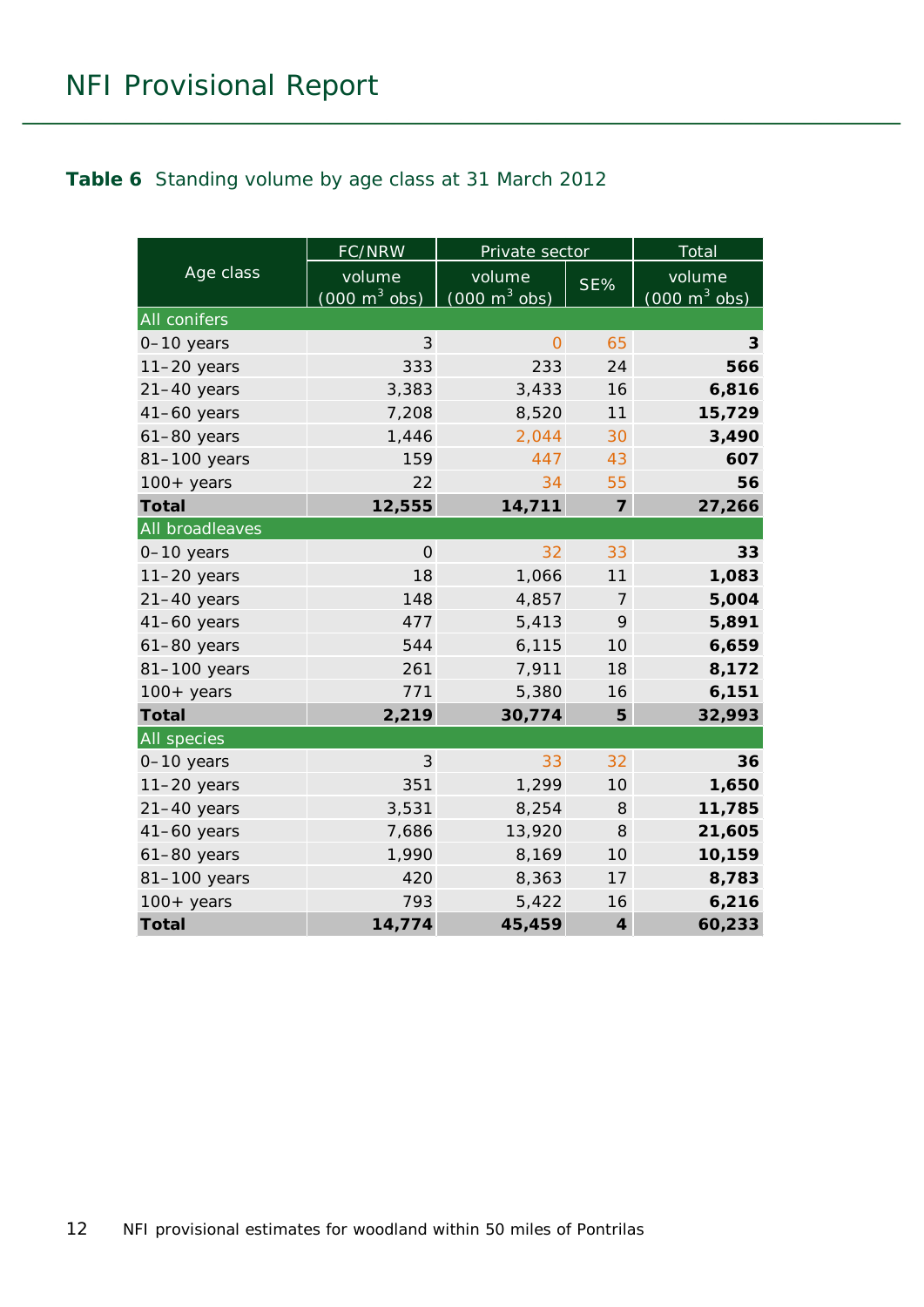#### <span id="page-12-0"></span>**Table 7** Standing volume by mean stand dbh class at 31 March 2012

|                    | <b>FC/NRW</b>                       | Private sector                  | Total            |                                     |  |  |  |
|--------------------|-------------------------------------|---------------------------------|------------------|-------------------------------------|--|--|--|
| Mean stand DBH     | volume                              | volume                          | SE%              | volume                              |  |  |  |
|                    | $(000 \; \text{m}^3 \; \text{obs})$ | $(000 \text{ m}^3 \text{ obs})$ |                  | $(000 \; \text{m}^3 \; \text{obs})$ |  |  |  |
| All conifers       |                                     |                                 |                  |                                     |  |  |  |
| $0-7$ cm           | $\mathbf{1}$                        | $\mathbf{1}$                    | 77               | $\overline{2}$                      |  |  |  |
| $7 - 10$ cm        | 67                                  | 73                              | 24               | 140                                 |  |  |  |
| 10-15 cm           | 945                                 | 452                             | 28               | 1,397                               |  |  |  |
| 15-20 cm           | 2,611                               | 1,503                           | 22               | 4,114                               |  |  |  |
| 20-30 cm           | 4,898                               | 3,584                           | 16               | 8,482                               |  |  |  |
| 30-40 cm           | 2,218                               | 4,267                           | 15               | 6,485                               |  |  |  |
| 40-60 cm           | 1,662                               | 4,070                           | 18               | 5,732                               |  |  |  |
| 60-80 cm           | 133                                 | 657                             | 61               | 790                                 |  |  |  |
| $80+cm$            | 20                                  | 103                             | 63               | 123                                 |  |  |  |
| <b>Total</b>       | 12,555                              | 14,711                          | $\overline{7}$   | 27,266                              |  |  |  |
| All broadleaves    |                                     |                                 |                  |                                     |  |  |  |
| $0-7$ cm           | $\overline{7}$                      | 90                              | 19               | 96                                  |  |  |  |
| $7 - 10$ cm        | 95                                  | 960                             | $\overline{7}$   | 1,055                               |  |  |  |
| 10-15 cm           | 318                                 | 2,594                           | 8                | 2,912                               |  |  |  |
| 15-20 cm           | 564                                 | 2,068                           | 12               | 2,632                               |  |  |  |
| 20-30 cm           | 576                                 | 4,695                           | 9                | 5,271                               |  |  |  |
| 30-40 cm           | 334                                 | 4,386                           | 10               | 4,720                               |  |  |  |
| 40-60 cm           | 278                                 | 7,396                           | 11               | 7,674                               |  |  |  |
| 60-80 cm           | 47                                  | 3,895                           | 15               | 3,942                               |  |  |  |
| $80+cm$            | 1                                   | 4,690                           | 30               | 4,691                               |  |  |  |
| <b>Total</b>       | 2,219                               | 30,774                          | 5                | 32,993                              |  |  |  |
| <b>All</b> species |                                     |                                 |                  |                                     |  |  |  |
| $0-7$ cm           | 8                                   | 91                              | 19               | 99                                  |  |  |  |
| $7 - 10$ cm        | 162                                 | 1,035                           | 6                | 1,197                               |  |  |  |
| 10-15 cm           | 1,263                               | 3,050                           | 8                | 4,313                               |  |  |  |
| 15-20 cm           | 3,175                               | 3,576                           | 12               | 6,751                               |  |  |  |
| 20-30 cm           | 5,474                               | 8,244                           | 9                | 13,717                              |  |  |  |
| 30-40 cm           | 2,552                               | 8,655                           | 9                | 11,207                              |  |  |  |
| 40-60 cm           | 1,940                               | 11,454                          | 9                | 13,393                              |  |  |  |
| 60-80 cm           | 180                                 | 4,554                           | 16               | 4,735                               |  |  |  |
| $80+cm$            | 21                                  | 4,801                           | 29               | 4,822                               |  |  |  |
| <b>Total</b>       | 14,774                              | 45,459                          | $\boldsymbol{4}$ | 60,233                              |  |  |  |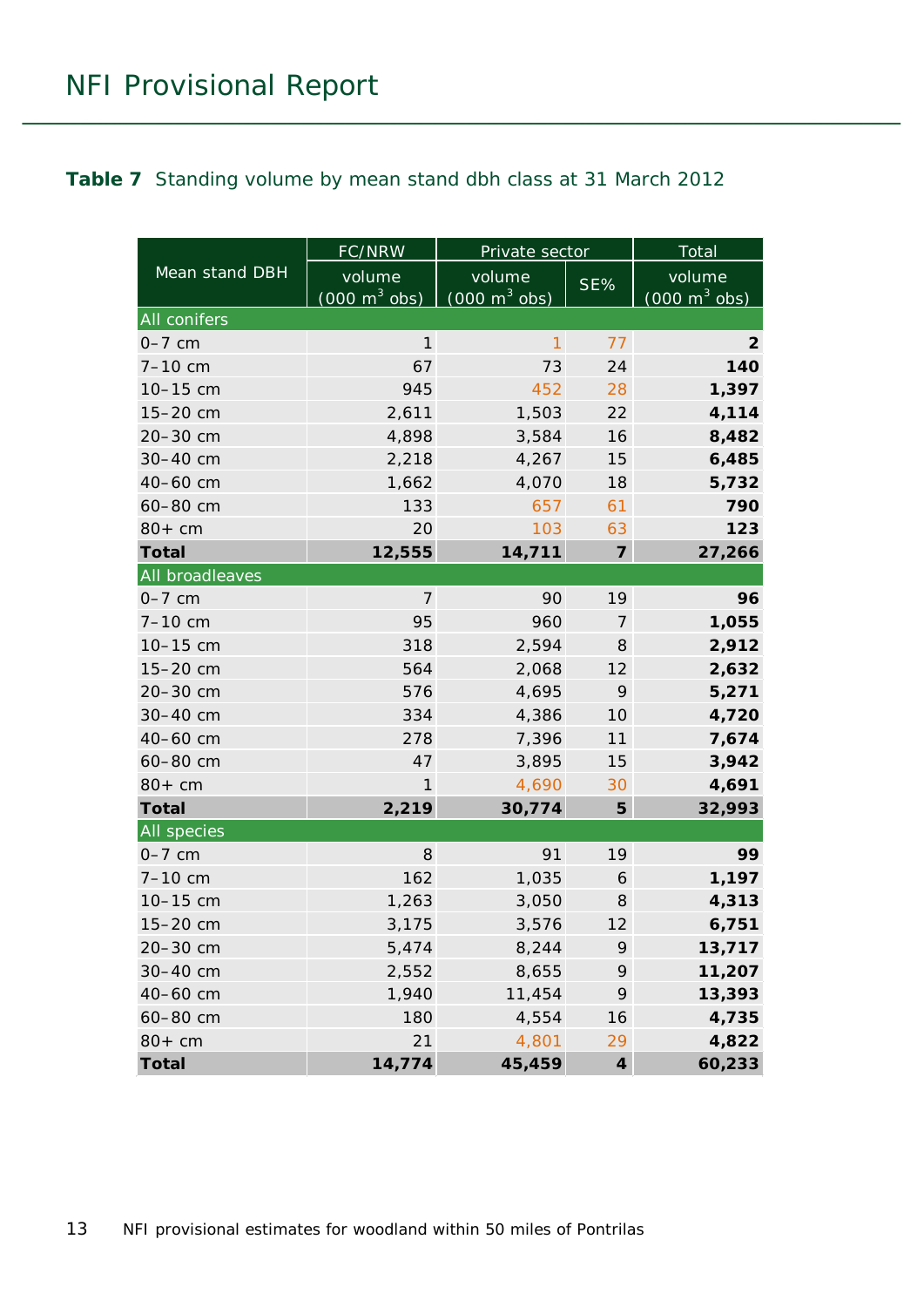### <span id="page-13-0"></span>25-year forecast of timber availability

Refer to the NFI report *50-year forecast of softwood timber availability* (2014) for a description of the underlying methodology and interpretation of the softwood forecast, and also for the England, Wales and GB context.

Refer to the NFI report *50-year forecast of hardwood timber availability* (2014) for a description of the underlying methodology and interpretation of the hardwood forecast, and also for the England, Wales and GB context.

In **Tables 8 and 9** and **Figures 3-6** the estimates for the Forestry Commission and Natural Resources Wales are based on harvesting regimes derived from their felling and thinning plans as of 31 March 2012.

For the Private sector, information for **Tables 8 and 9** and **Figures 3-6** is based on a scenario which assumes felling at age of maximum mean annual increment with moderate wind risk measures for conifers and broadleaves.

Restocking assumptions for conifer stands clearfelled during the forecast period have been implemented that provide for:

- a 10% reduction in the area of conifers on the subsequent rotation
- restocking of currently clearfelled land
- a change in the composition of conifer species on restocking

Restocking assumptions for broadleaved stands clearfelled during the forecast period have been included that provide for:

- No reduction in stocked area.
- Like for like species choices are used for broadleaves.
- That 50% of the land associated with the reduction in conifer stocked area arising from the assumption above is stocked with broadleaves.

A full description of the restocking assumptions is to be found in **Table D3** of the *50 year forecast of softwood timber availability* (2014). The same restocking assumptions have been applied to both the FC, NRW and Private sector forecasts. Woodland that is classed as currently clearfelled will be restocked according to the restock prescription.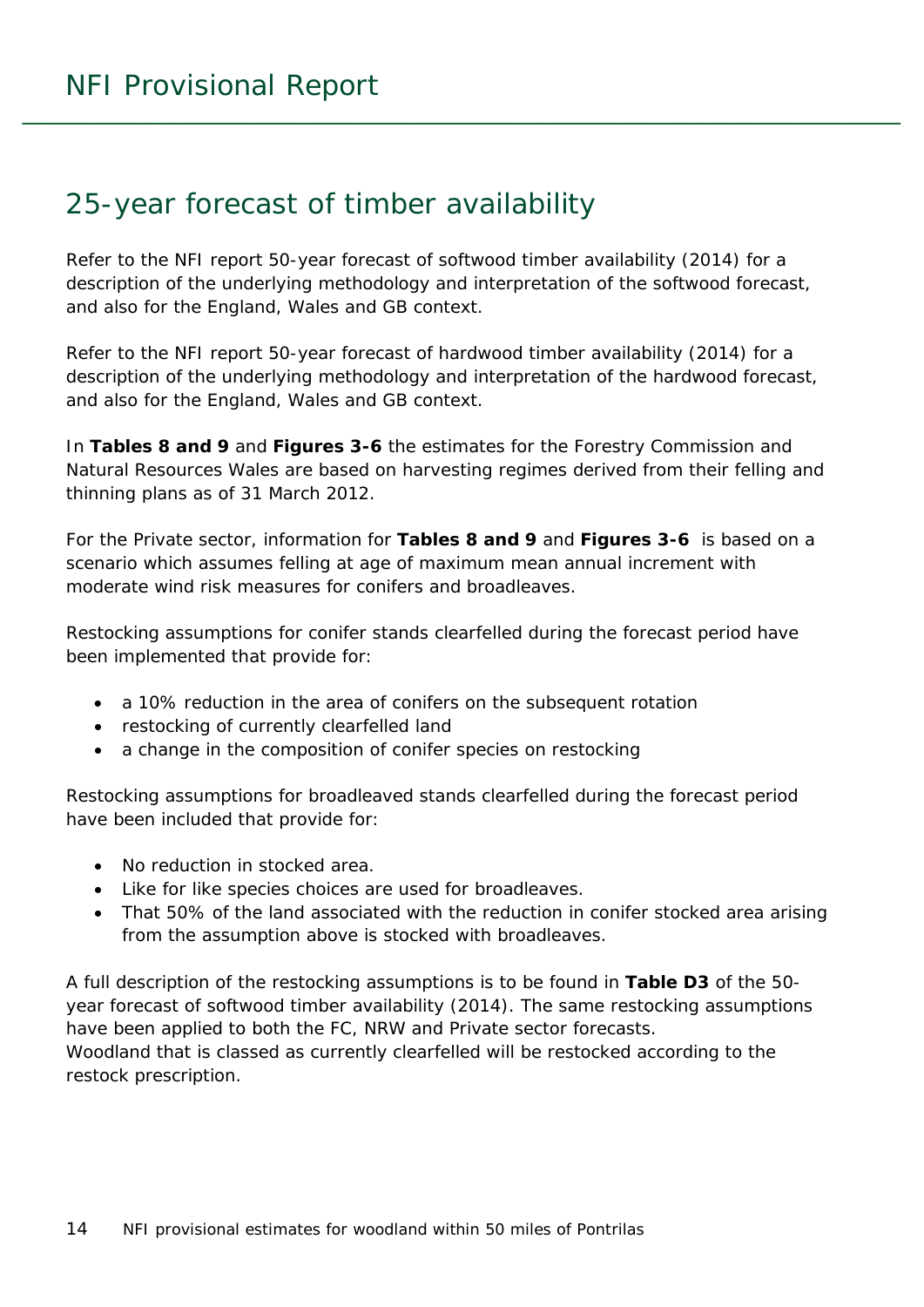#### 25-year forecast of timber availability

**Table 8** 25-year forecast of timber availability by time period and principal species; average annual volumes within period

<span id="page-14-0"></span>

|                        |                                           | $2017 - 21$    |     |                                               |                                           | $2022 - 26$    |     |                                               | $2027 - 31$                               |                |                |                                           |  |
|------------------------|-------------------------------------------|----------------|-----|-----------------------------------------------|-------------------------------------------|----------------|-----|-----------------------------------------------|-------------------------------------------|----------------|----------------|-------------------------------------------|--|
| Principal species      | FC/NRW                                    | Private sector |     | Total                                         | FC/NRW                                    | Private sector |     | Total                                         | FC/NRW                                    | Private sector |                | Total                                     |  |
|                        | volume<br>$(000 \text{ m}^3 \text{ obs})$ |                | SE% | volume<br>$(000 \; \text{m}^3 \; \text{obs})$ | volume<br>$(000 \text{ m}^3 \text{ obs})$ |                | SE% | volume<br>$(000 \; \text{m}^3 \; \text{obs})$ | volume<br>$(000 \text{ m}^3 \text{ obs})$ |                | SE%            | volume<br>$(000 \text{ m}^3 \text{ obs})$ |  |
|                        |                                           |                |     |                                               |                                           |                |     |                                               |                                           |                |                |                                           |  |
| <b>All conifers</b>    | 617                                       | 764            | 13  | 1,382                                         | 587                                       | 739            | 17  | 1,327                                         | 553                                       | 528            | 12             | 1,081                                     |  |
| Sitka spruce           | 347                                       | 269            | 32  | 616                                           | 330                                       | 204            | 33  | 534                                           | 317                                       | 126            | 33             | 443                                       |  |
| Scots pine             | 23                                        | 17             | 22  | 40                                            | 17                                        | 30             | 38  | 47                                            | 12                                        | 54             | 48             | 67                                        |  |
| Corsican pine          | 18                                        | 32             | 46  | 50                                            | 14                                        | 47             | 41  | 61                                            | 10                                        | 8              | 36             | 18                                        |  |
| Norway spruce          | 54                                        | 130            | 35  | 185                                           | 48                                        | 162            | 38  | 210                                           | 43                                        | 128            | 26             | 171                                       |  |
| Larches                | 69                                        | 126            | 18  | 196                                           | 64                                        | 88             | 17  | 152                                           | 59                                        | 84             | 19             | 142                                       |  |
| Douglas fir            | 61                                        | 68             | 25  | 129                                           | 73                                        | 43             | 33  | 116                                           | 73                                        | 32             | 29             | 105                                       |  |
| Lodgepole pine         | $\overline{3}$<br>15                      |                | 59  | 18                                            | 13                                        | 3              | 59  | 16                                            | 12                                        | $\overline{3}$ | 59             | 14                                        |  |
| Other conifers         | 116<br>29                                 |                | 32  | 146                                           | 29                                        | 159            | 53  | 188                                           | 28                                        | 92             | 32             | 120                                       |  |
| <b>All broadleaves</b> | 44                                        | 1,535          | 6   | 1,579                                         | 21                                        | 740            | 5   | 761                                           | 42                                        | 689            | 9              | 730                                       |  |
| Oak                    | 17                                        | 102            | 31  | 119                                           | 6                                         | 108            | 23  | 114                                           | 16                                        | 177            | 23             | 192                                       |  |
| <b>Beech</b>           | 15                                        | 38             | 32  | 52                                            | 8                                         | 32             | 17  | 40                                            | 12                                        | 36             | 22             | 48                                        |  |
| Sycamore               | $\mathbf{O}$                              | 146            | 23  | 147                                           | $\mathbf 0$                               | 51             | 20  | 51                                            | $\mathbf{1}$                              | 48             | 23             | 49                                        |  |
| Ash                    | $\overline{2}$                            | 648            | 10  | 650                                           | $\mathbf{1}$                              | 225            | 11  | 226                                           | 3                                         | 88             | 11             | 90                                        |  |
| <b>Birch</b>           | $\overline{2}$                            | 127            | 16  | 128                                           | $\mathbf{1}$                              | 67             | 20  | 68                                            | $\overline{a}$                            | 61             | 25             | 63                                        |  |
| Sweet chestnut         | 2                                         | 34             | 36  | 36                                            | $\mathbf{1}$                              | 20             | 26  | 22                                            | $\overline{2}$                            | 74             | 43             | 76                                        |  |
| Hazel                  | $\mathbf{O}$                              | 130            | 15  | 130                                           | $\mathsf O$                               | 55             | 13  | 55                                            | $\mathsf O$                               | 35             | 22             | 35                                        |  |
| Hawthorn               | $\mathbf{O}$                              | 28             | 13  | 28                                            | $\overline{O}$                            | 26             | 12  | 26                                            | $\mathsf{O}$                              | 30             | 18             | 30                                        |  |
| Alder                  | $\mathbf{1}$                              | 132            | 16  | 132                                           | $\mathsf O$                               | 56             | 17  | 56                                            | $\mathbf{1}$                              | 40             | 31             | 40                                        |  |
| Willow                 | $\mathbf{O}$                              | 26             | 23  | 26                                            | $\mathbf{O}$                              | 18             | 15  | 18                                            | $\mathsf{O}$                              | 32             | 46             | 32                                        |  |
| Other broadleaves      | 6                                         | 125            | 20  | 130                                           | 3                                         | 81             | 14  | 84                                            | 6                                         | 69             | 19             | 75                                        |  |
| <b>All species</b>     | 661                                       | 2,301          | 6   | 2,962                                         | 608                                       | 1,471          | 9   | 2,079                                         | 595                                       | 1,216          | $\overline{z}$ | 1,811                                     |  |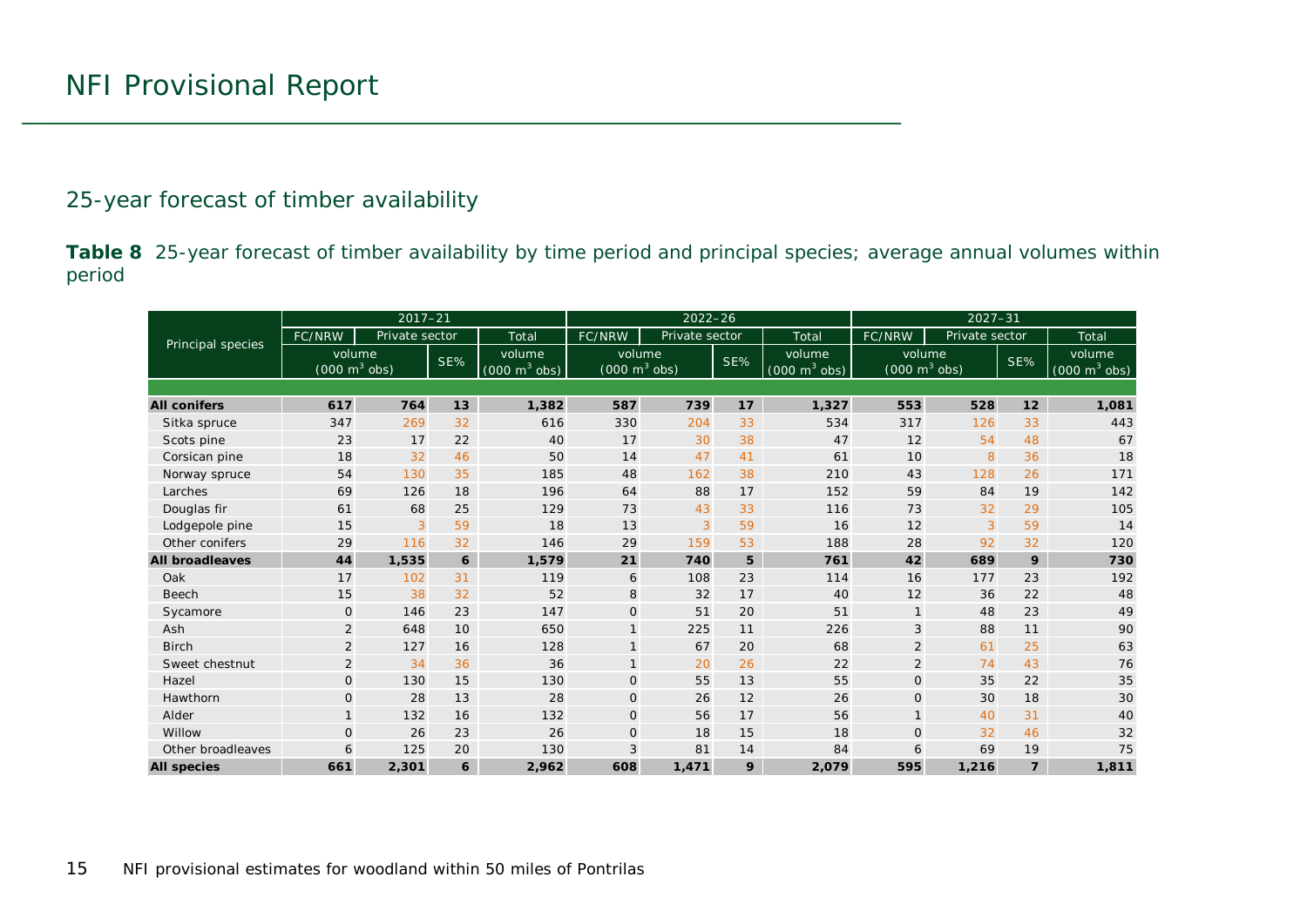**Table 8 (cont'd)** 25-year forecast of timber availability by time period and principal species; average annual volumes within period

|                        |                                           | $2032 - 36$    |     |                                           | $2037 - 41$                                      |                |    |                                           |  |  |  |
|------------------------|-------------------------------------------|----------------|-----|-------------------------------------------|--------------------------------------------------|----------------|----|-------------------------------------------|--|--|--|
| Principal species      | FC/NRW                                    | Private sector |     | Total                                     | FC/NRW                                           | Private sector |    | Total                                     |  |  |  |
|                        | volume<br>$(000 \text{ m}^3 \text{ obs})$ |                | SE% | volume<br>$(000 \text{ m}^3 \text{ obs})$ | volume<br>SE%<br>$(000 \text{ m}^3 \text{ obs})$ |                |    | volume<br>$(000 \text{ m}^3 \text{ obs})$ |  |  |  |
|                        |                                           |                |     |                                           |                                                  |                |    |                                           |  |  |  |
| <b>All conifers</b>    | 637                                       | 780            | 15  | 1,418                                     | 467                                              | 472            | 16 | 939                                       |  |  |  |
| Sitka spruce           | 410                                       | 381            | 27  | 791                                       | 224                                              | 112            | 37 | 336                                       |  |  |  |
| Scots pine             | 13                                        | 50             | 40  | 63                                        | 10                                               | 39             | 59 | 49                                        |  |  |  |
| Corsican pine          | 6                                         | 8              | 35  | 14                                        | 5                                                | 5              | 35 | 10                                        |  |  |  |
| Norway spruce          | 41                                        | 145            | 29  | 186                                       | 42                                               | 139            | 38 | 181                                       |  |  |  |
| Larches                | 54                                        | 86             | 22  | 141                                       | 72                                               | 48             | 19 | 120                                       |  |  |  |
| Douglas fir            | 89                                        | 29             | 25  | 119                                       | 82                                               | 48             | 39 | 130                                       |  |  |  |
| Lodgepole pine         | 5                                         |                | 59  | $\overline{7}$                            | 5                                                | 22             | 83 | 27                                        |  |  |  |
| Other conifers         | 19                                        | 76             | 28  | 95                                        | 27                                               | 57             | 27 | 84                                        |  |  |  |
| <b>All broadleaves</b> | 15                                        | 596            | 8   | 610                                       | 44                                               | 622            | 8  | 666                                       |  |  |  |
| Oak                    | $\overline{4}$                            | 45             | 17  | 48                                        | 15                                               | 150            | 31 | 165                                       |  |  |  |
| <b>Beech</b>           | $\overline{2}$                            | 56             | 42  | 58                                        | 12                                               | 36             | 19 | 48                                        |  |  |  |
| Sycamore               | $\overline{O}$                            | 39             | 18  | 40                                        | $\mathbf 0$                                      | 40             | 21 | 41                                        |  |  |  |
| Ash                    | $\mathbf{1}$                              | 152            | 14  | 154                                       | $\overline{2}$                                   | 120            | 8  | 122                                       |  |  |  |
| <b>Birch</b>           | $\mathbf{1}$                              | 53             | 19  | 54                                        | 2                                                | 38             | 19 | 40                                        |  |  |  |
| Sweet chestnut         | $\mathbf{1}$                              | 45             | 51  | 46                                        | $\overline{2}$                                   | 11             | 25 | 13                                        |  |  |  |
| Hazel                  | $\overline{O}$                            | 57             | 22  | 57                                        | $\mathbf 0$                                      | 55             | 19 | 55                                        |  |  |  |
| Hawthorn               | $\Omega$                                  | 23             | 12  | 23                                        | $\Omega$                                         | 37             | 30 | 37                                        |  |  |  |
| Alder                  | $\mathbf{O}$                              | 31             | 25  | 31                                        | 1                                                | 43             | 29 | 44                                        |  |  |  |
| Willow                 | $\Omega$                                  | 17             | 14  | 17                                        | $\mathbf{O}$                                     | 23             | 23 | 23                                        |  |  |  |
| Other broadleaves      | 4                                         | 78             | 18  | 82                                        | 9                                                | 68             | 11 | 77                                        |  |  |  |
| <b>All species</b>     | 652                                       | 1,377          | 9   | 2.030                                     | 511                                              | 1.089          | 8  | 1,600                                     |  |  |  |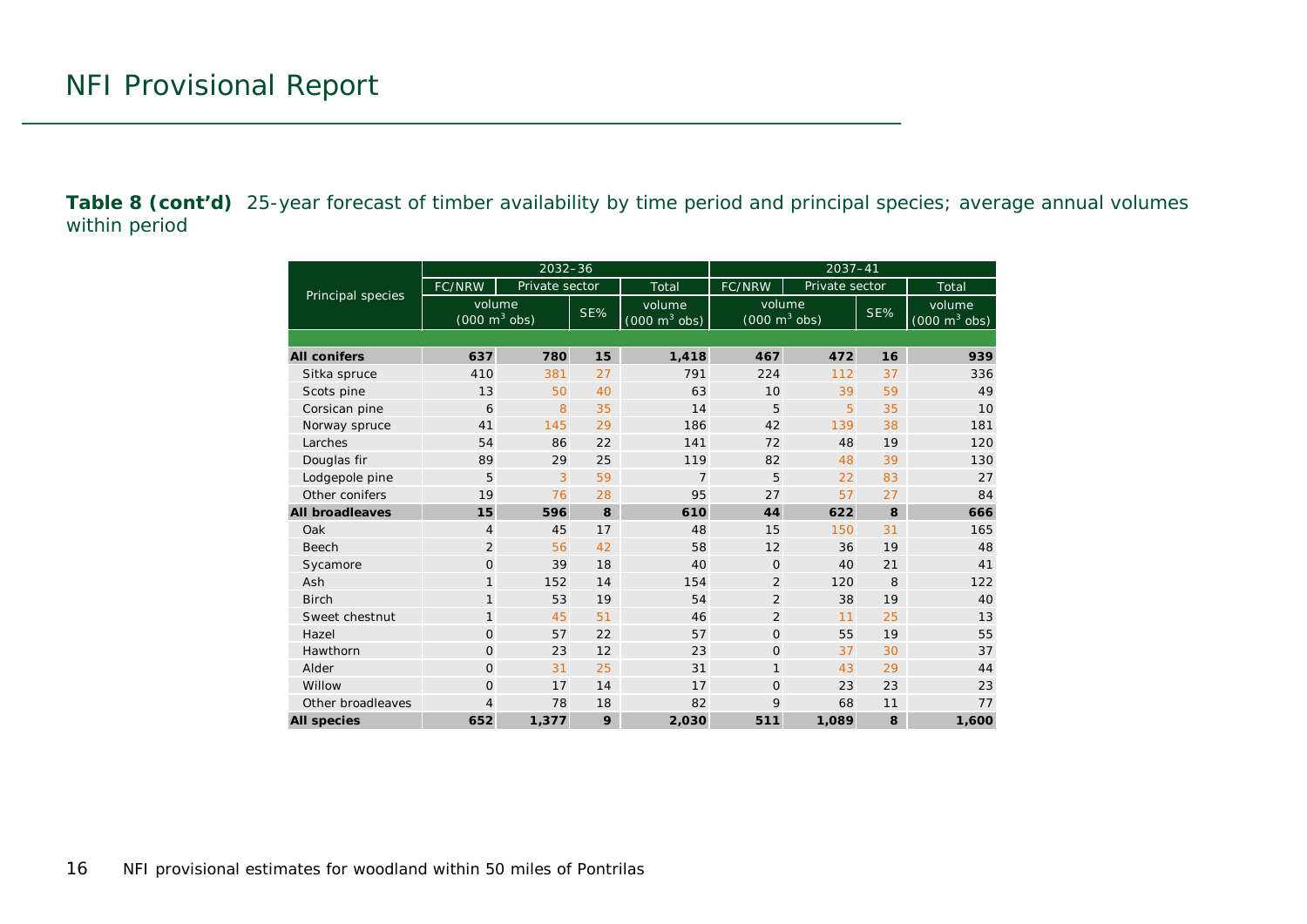| Top                 |                          | $2017 - 21$                      |                          |                | $2022 - 26$   |                |                         | $2027 - 31$    |                | $2032 - 36$    |                         |                | $2037 - 41$         |                        |     |
|---------------------|--------------------------|----------------------------------|--------------------------|----------------|---------------|----------------|-------------------------|----------------|----------------|----------------|-------------------------|----------------|---------------------|------------------------|-----|
| diameter            | FC/NRW<br>Private sector |                                  | Private sector<br>FC/NRW |                | FC/NRW        | Private sector |                         | <b>FC/NRW</b>  | Private sector |                | <b>FC/NRW</b>           | Private sector |                     |                        |     |
| class (cm)          | $(000 \text{ m}^3)$      | $\sim$ m <sup>3</sup> )<br>(000) | SE%                      | $m^3$<br>(000) | (000<br>$m^3$ | SE%            | (000)<br>m <sup>3</sup> | (000)<br>$m^3$ | SE%            | (000)<br>$m^3$ | (000)<br>$\mathsf{m}^3$ | SE%            | $(000 \text{ m}^3)$ | m <sup>3</sup><br>(000 | SE% |
| <b>All conifers</b> |                          |                                  |                          |                |               |                |                         |                |                |                |                         |                |                     |                        |     |
| $7 - 14$            | 113                      | 71                               | 15                       | 103            | 51            | 13             | 82                      | 47             | 21             | 105            | 68                      | 18             | 94                  | 55                     | 14  |
| $14 - 16$           | 48                       | 32                               | 17                       | 44             | 23            | 15             | 39                      | 23             | 23             | 47             | 36                      | 21             | 35                  | 19                     | 22  |
| $16 - 18$           | 51                       | 38                               | 19                       | 44             | 28            | 15             | 44                      | 25             | 22             | 55             | 44                      | 21             | 37                  | 21                     | 27  |
| $18 - 24$           | 157                      | 159                              | 19                       | 144            | 138           | 19             | 141                     | 92             | 17             | 181            | 185                     | 21             | 112                 | 86                     | 25  |
| $24 - 34$           | 153                      | 246                              | 17                       | 149            | 242           | 17             | 140                     | 140            | 12             | 150            | 241                     | 16             | 105                 | 126                    | 17  |
| $34 - 44$           | 57                       | 114                              | 16                       | 57             | 123           | 22             | 57                      | 86             | 14             | 51             | 101                     | 14             | 39                  | 72                     | 22  |
| $44 - 54$           | 24                       | 52                               | 18                       | 24             | 64            | 28             | 26                      | 48             | 17             | 23             | 49                      | 16             | 18                  | 39                     | 24  |
| $54+$               | 15 <sub>1</sub>          | 54                               | 23                       | 19             | 70            | 33             | 24                      | 66             | 22             | 25             | 56                      | 21             | 26                  | 53                     | 28  |
| <b>Total</b>        | 617                      | 764                              | 13                       | 587            | 739           | 17             | 553                     | 528            | 12             | 637            | 780                     | 15             | 467                 | 472                    | 16  |

#### **Table 9** 25-year forecast of timber availability by period, top-diameter class and conifer or broadleaved

<span id="page-16-0"></span>

| <b>Top</b>      |                     | $2017 - 21$         |                |                     | $2022 - 26$             |                |                     | $2027 - 31$         |     |                     | $2032 - 36$               |     | $2037 - 41$   |                         |     |
|-----------------|---------------------|---------------------|----------------|---------------------|-------------------------|----------------|---------------------|---------------------|-----|---------------------|---------------------------|-----|---------------|-------------------------|-----|
| diameter        | <b>FC/NRW</b>       | Private sector      |                | FC/NRW              | Private sector          |                | FC/NRW              | Private sector      |     | FC/NRW              | Private sector            |     | <b>FC/NRW</b> | Private sector          |     |
| class (cm)      | $(000 \text{ m}^3)$ | $(000 \text{ m}^3)$ | SE%            | $(000 \text{ m}^3)$ | (000)<br>m <sup>3</sup> | SE%            | $(000 \text{ m}^3)$ | $(000 \text{ m}^3)$ | SE% | $(000 \text{ m}^3)$ | (000)<br>m <sup>3</sup> ) | SE% | 000(<br>$m^3$ | (000)<br>m <sup>3</sup> | SE% |
| All broadleaves |                     |                     |                |                     |                         |                |                     |                     |     |                     |                           |     |               |                         |     |
| $7 - 14$        | 12                  | 296                 | 6              | 6                   | 187                     | $\overline{4}$ | 10                  | 183                 | 5   | Q                   | 199                       | 4   | 15            | 219                     |     |
| $14 - 16$       |                     | 78                  |                |                     | 39                      | 6              |                     | 36                  | 9   |                     | 36                        |     |               | 42                      |     |
| $16 - 18$       |                     | 79                  | 6              |                     | 38                      | 6              |                     | 34                  | 10  |                     | 33                        | 8   |               | 40                      | 10  |
| $18 - 24$       | 10                  | 258                 | 6              | 5                   | 128                     |                |                     | 109                 | 11  |                     | 91                        | 9   |               | 111                     | 13  |
| $24 - 34$       | 10                  | 379                 |                | 5                   | 184                     | 8              | 11                  | 158                 | 14  |                     | 109                       | 12  |               | 113                     | 20  |
| $34 - 44$       |                     | 211                 | $\overline{Q}$ |                     | 85                      | 9              |                     | 80                  | 16  |                     | 58                        | 18  |               | 46                      | 18  |
| $44 - 54$       | $\Omega$            | 114                 | 11             | $\Omega$            | 40                      | 11             |                     | 37                  | 18  |                     | 31                        | 21  |               | 22                      | 20  |
| $54+$           |                     | 120                 | 17             | $\Omega$            | 39                      | 19             |                     | 53                  | 31  |                     | 40                        | 28  |               | 28                      | 25  |
| <b>Total</b>    | 44                  | 1,535               | 6              | 21                  | 740                     | 5              | 42                  | 689                 | 9   | 15                  | 596                       | 8   | 44            | 622                     | 8   |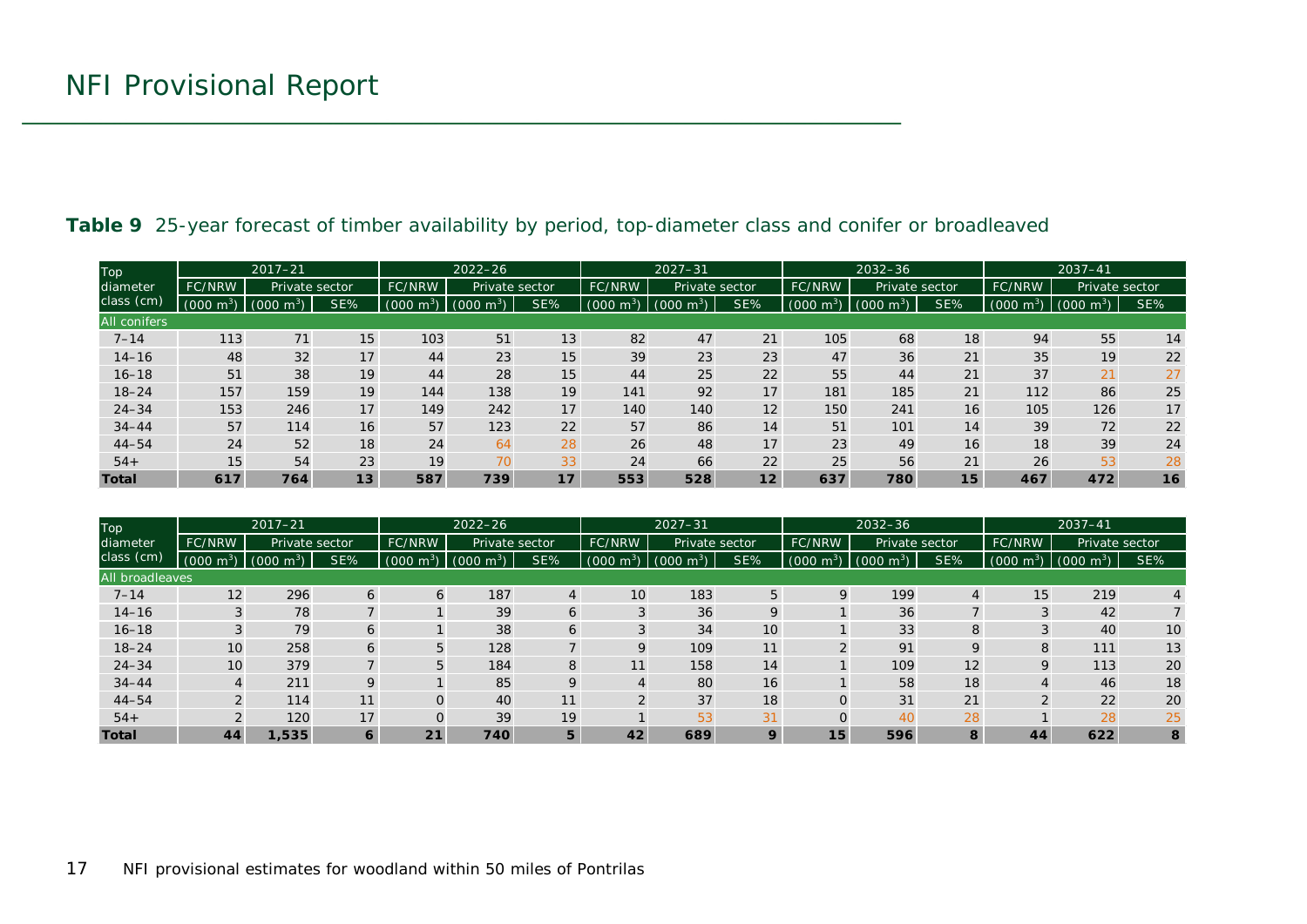### NFI Provisional Report



<span id="page-17-0"></span>**Figure 3** Overview of 25-year forecast of average annual softwood availability

<span id="page-17-1"></span>**Figure 4** Overview of 25-year forecast of average annual hardwood availability

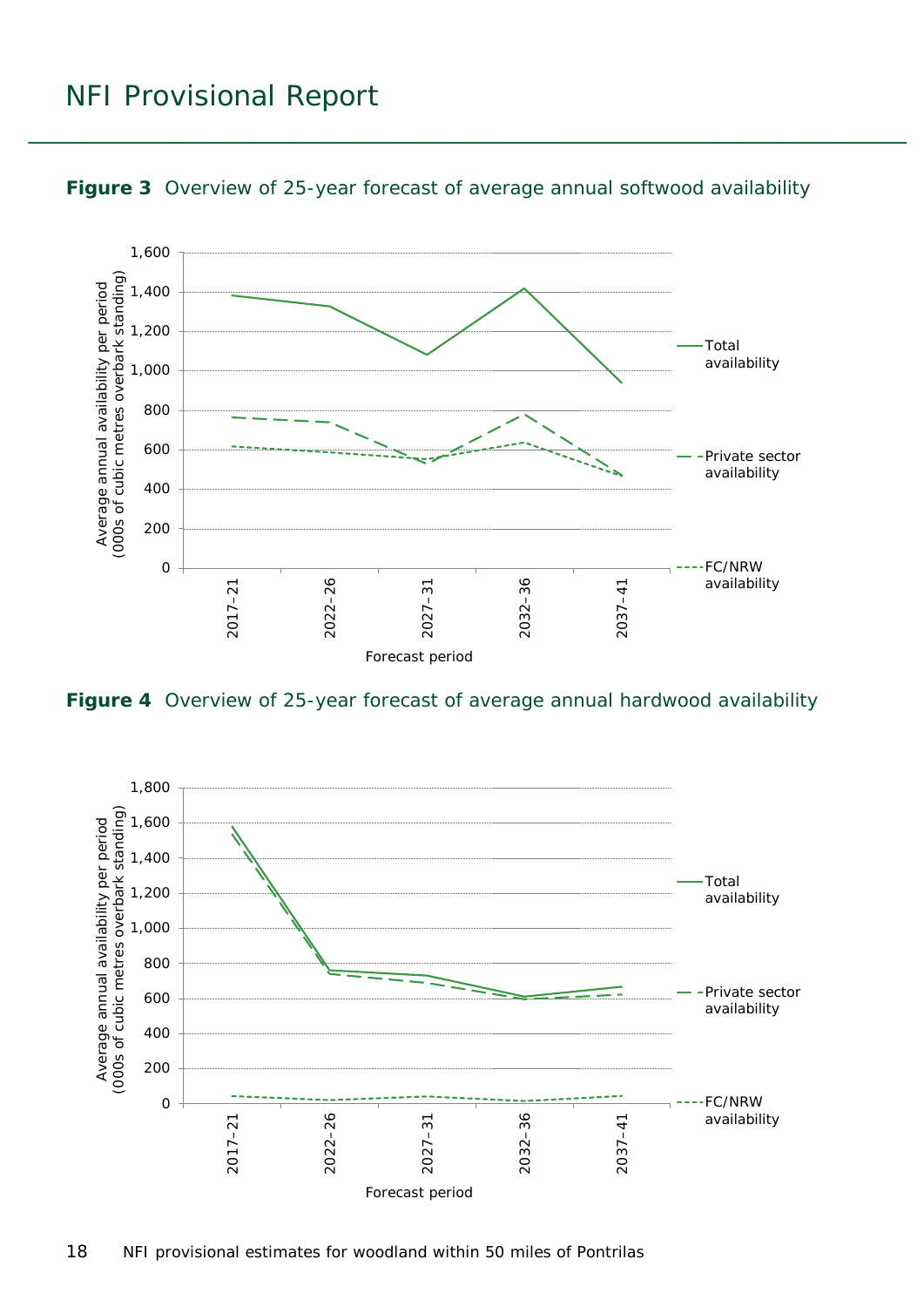### NFI Provisional Report



<span id="page-18-0"></span>

<span id="page-18-1"></span>**Figure 6** 25-year forecast of average annual hardwood availability